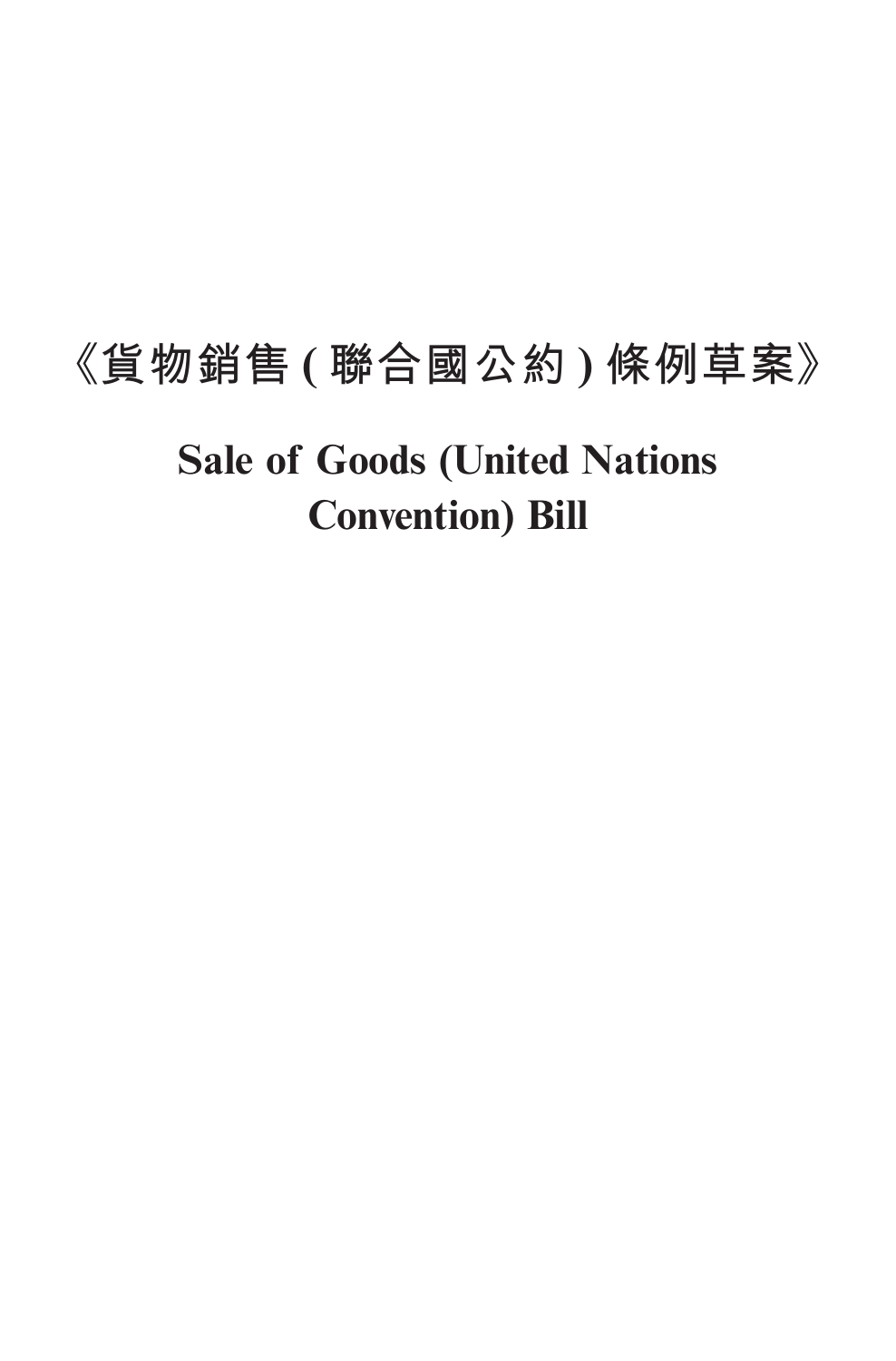# A BILL

# To

Implement the United Nations Convention on Contracts for the International Sale of Goods.

Enacted by the Legislative Council.

# **1. Short title and commencement**

- (1) This Ordinance may be cited as the Sale of Goods (United Nations Convention) Ordinance.
- (2) This Ordinance comes into operation on a day to be appointed by the Secretary for Justice by notice published in the Gazette.

# **2. Interpretation**

In this Ordinance—

*Convention* (《公約》) means the United Nations Convention on Contracts for the International Sale of Goods done at Vienna on 11 April 1980, as set out in the Schedule.

# **3. Application to Government**

This Ordinance applies to the Government.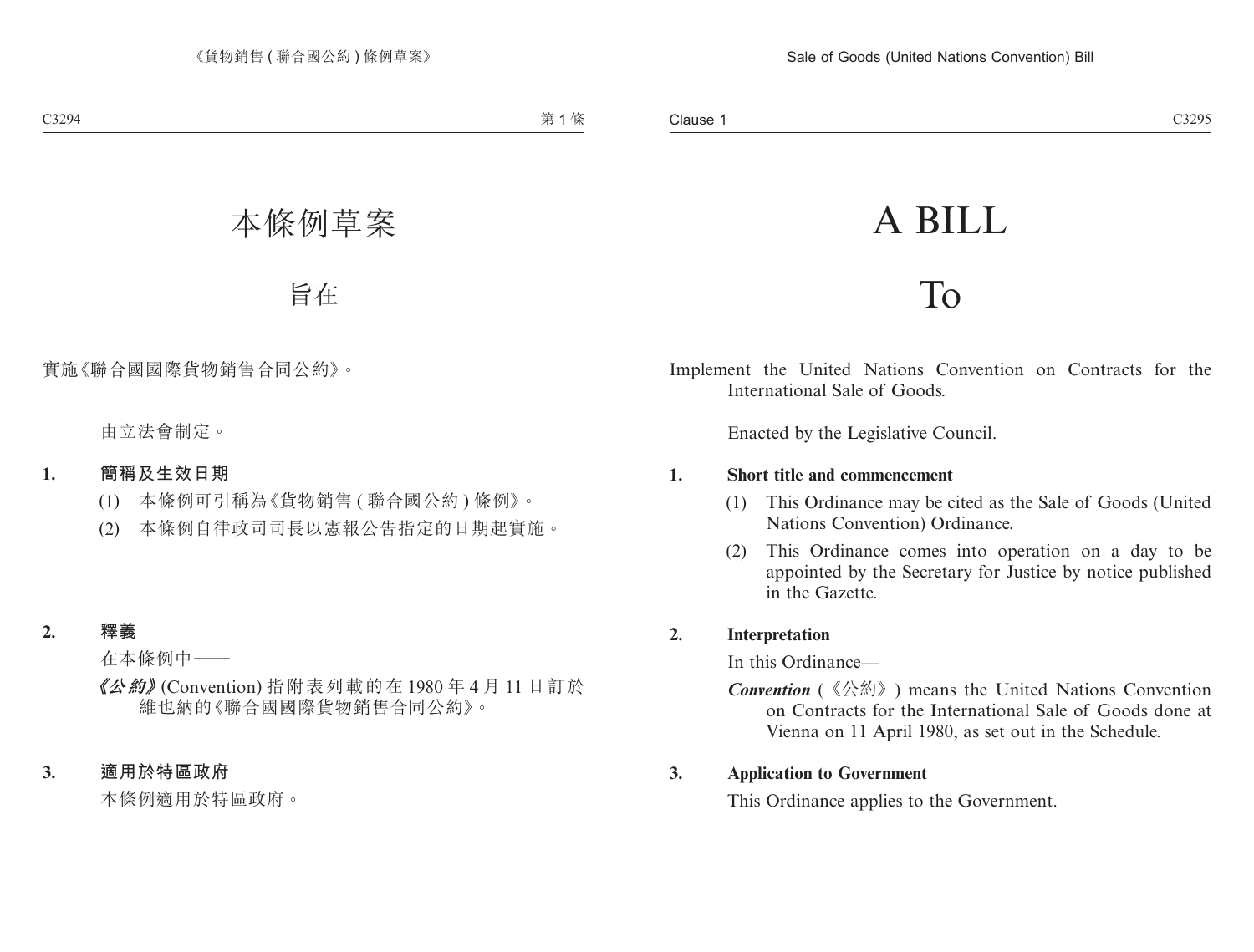# **4. Convention has force of law in Hong Kong**

The Convention has the force of law in Hong Kong.

# **5. Ordinance or Convention to prevail in event of inconsistency with other laws**

If there is any inconsistency between this Ordinance or the Convention and any other law, this Ordinance or the Convention prevails to the extent of the inconsistency.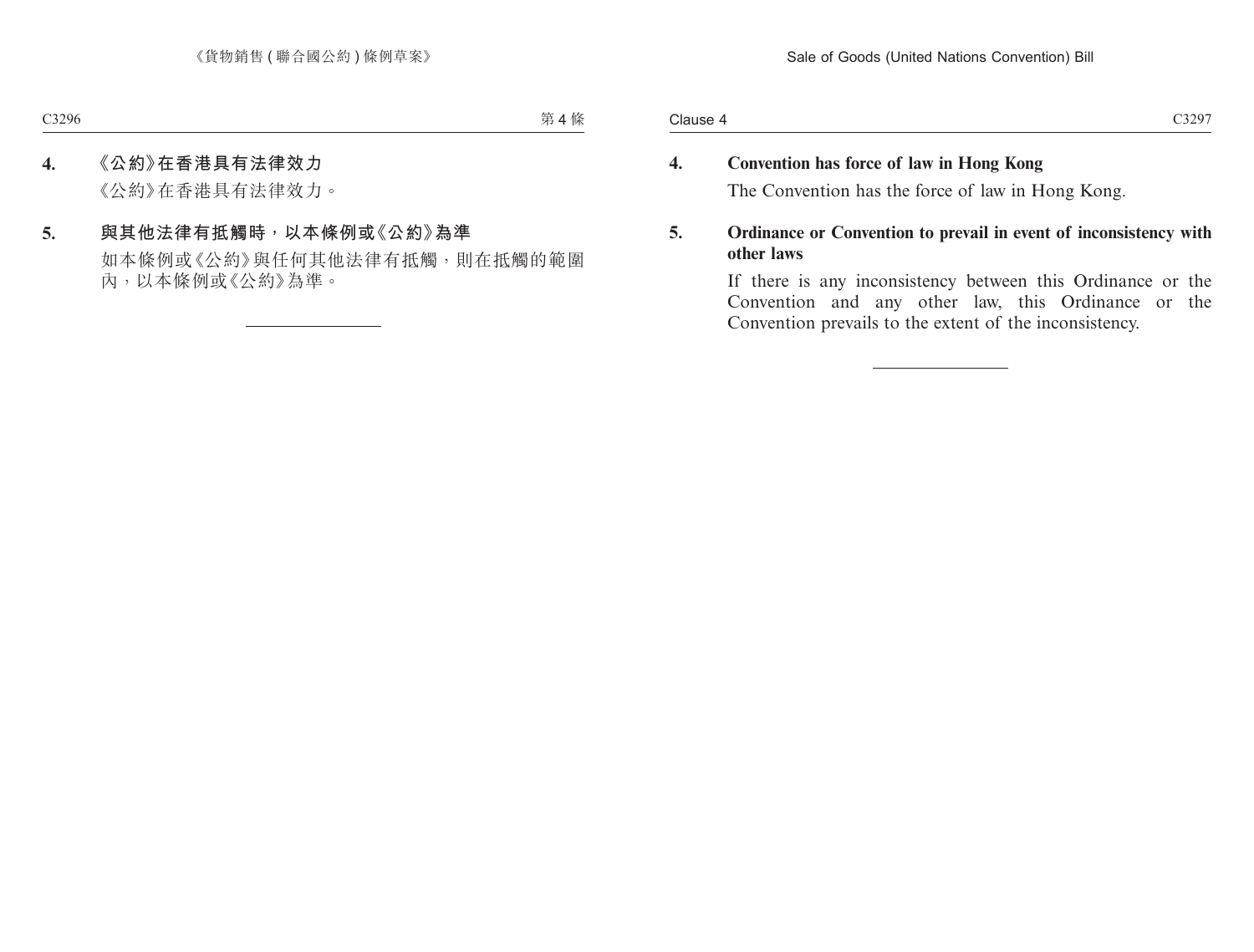[s. 2]

# **United Nations Convention on Contracts for the International Sale of Goods**

The States Parties to this Convention,

Bearing in mind the broad objectives in the resolutions adopted by the sixth special session of the General Assembly of the United Nations on the establishment of a New International Economic Order,

Considering that the development of international trade on the basis of equality and mutual benefit is an important element in promoting friendly relations among States,

Being of the opinion that the adoption of uniform rules which govern contracts for the international sale of goods and take into account the different social, economic and legal systems would contribute to the removal of legal barriers in international trade and promote the development of international trade,

Have agreed as follows: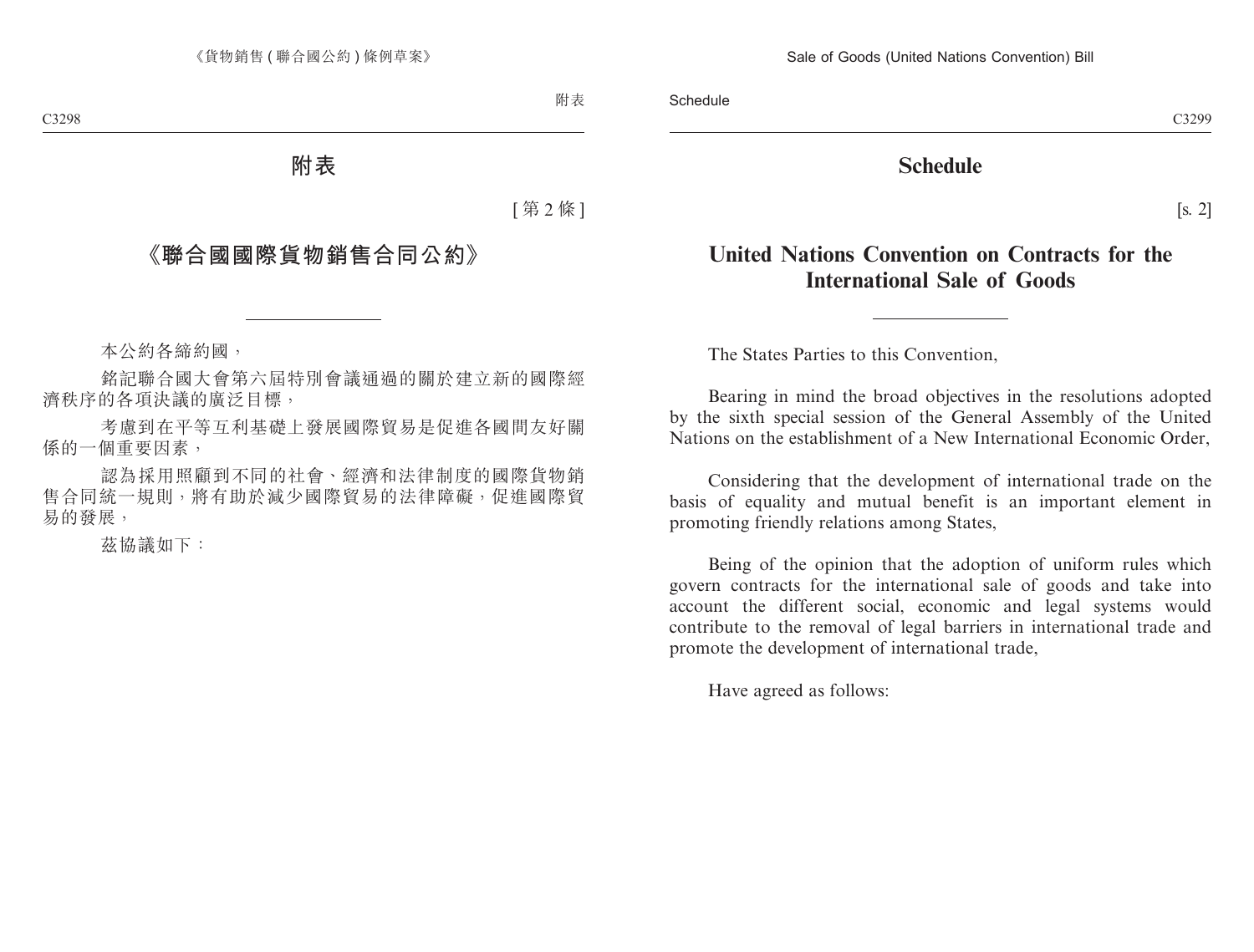# PART I. SPHERE OF APPLICATION AND GENERAL **PROVISIONS**

#### chapter i. Sphere of application

*Article 1.* (1) This Convention applies to contracts of sale of goods between parties whose places of business are in different States:

*(a)* when the States are Contracting States; or

*(b)* when the rules of private international law lead to the application of the law of a Contracting State.

(2) The fact that the parties have their places of business in different States is to be disregarded whenever this fact does not appear either from the contract or from any dealings between, or from information disclosed by, the parties at any time before or at the conclusion of the contract.

(3) Neither the nationality of the parties nor the civil or commercial character of the parties or of the contract is to be taken into consideration in determining the application of this Convention.

*Article 2.* This Convention does not apply to sales:

- *(a)* of goods bought for personal, family or household use, unless the seller, at any time before or at the conclusion of the contract, neither knew nor ought to have known that the goods were bought for any such use;
- *(b)* by auction;
- *(c)* on execution or otherwise by authority of law;
- *(d)* of stocks, shares, investment securities, negotiable instruments or money;
- *(e)* of ships, vessels, hovercraft or aircraft;
- *(f)* of electricity.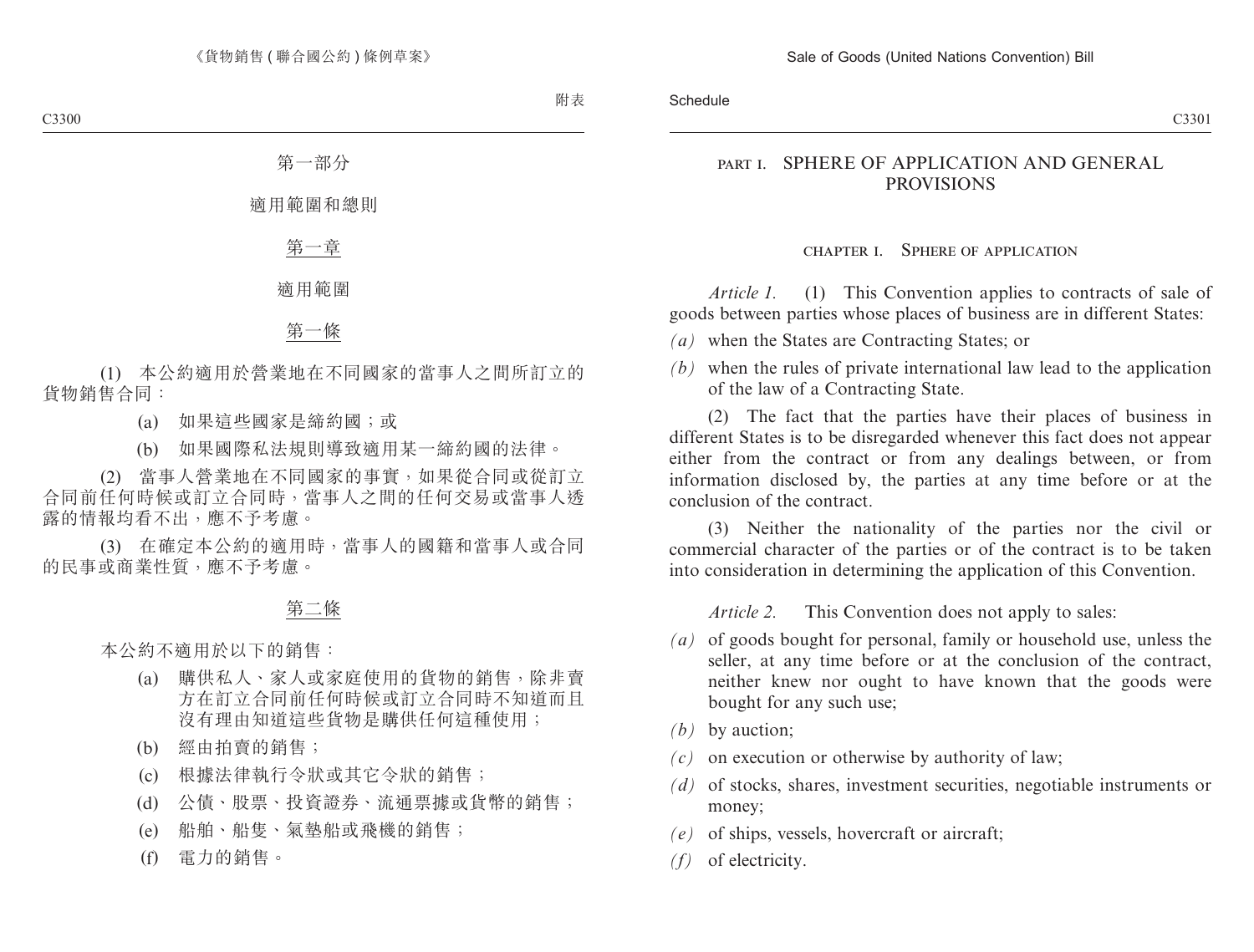*Article 3.* (1) Contracts for the supply of goods to be manufactured or produced are to be considered sales unless the party who orders the goods undertakes to supply a substantial part of the materials necessary for such manufacture or production.

(2) This Convention does not apply to contracts in which the preponderant part of the obligations of the party who furnishes the goods consists in the supply of labour or other services.

*Article 4.* This Convention governs only the formation of the contract of sale and the rights and obligations of the seller and the buyer arising from such a contract. In particular, except as otherwise expressly provided in this Convention, it is not concerned with:

- *(a)* the validity of the contract or of any of its provisions or of any usage;
- *(b)* the effect which the contract may have on the property in the goods sold.

*Article 5.* This Convention does not apply to the liability of the seller for death or personal injury caused by the goods to any person.

*Article 6.* The parties may exclude the application of this Convention or, subject to article 12, derogate from or vary the effect of any of its provisions.

### chapter ii. General provisions

*Article 7.* (1) In the interpretation of this Convention, regard is to be had to its international character and to the need to promote uniformity in its application and the observance of good faith in international trade.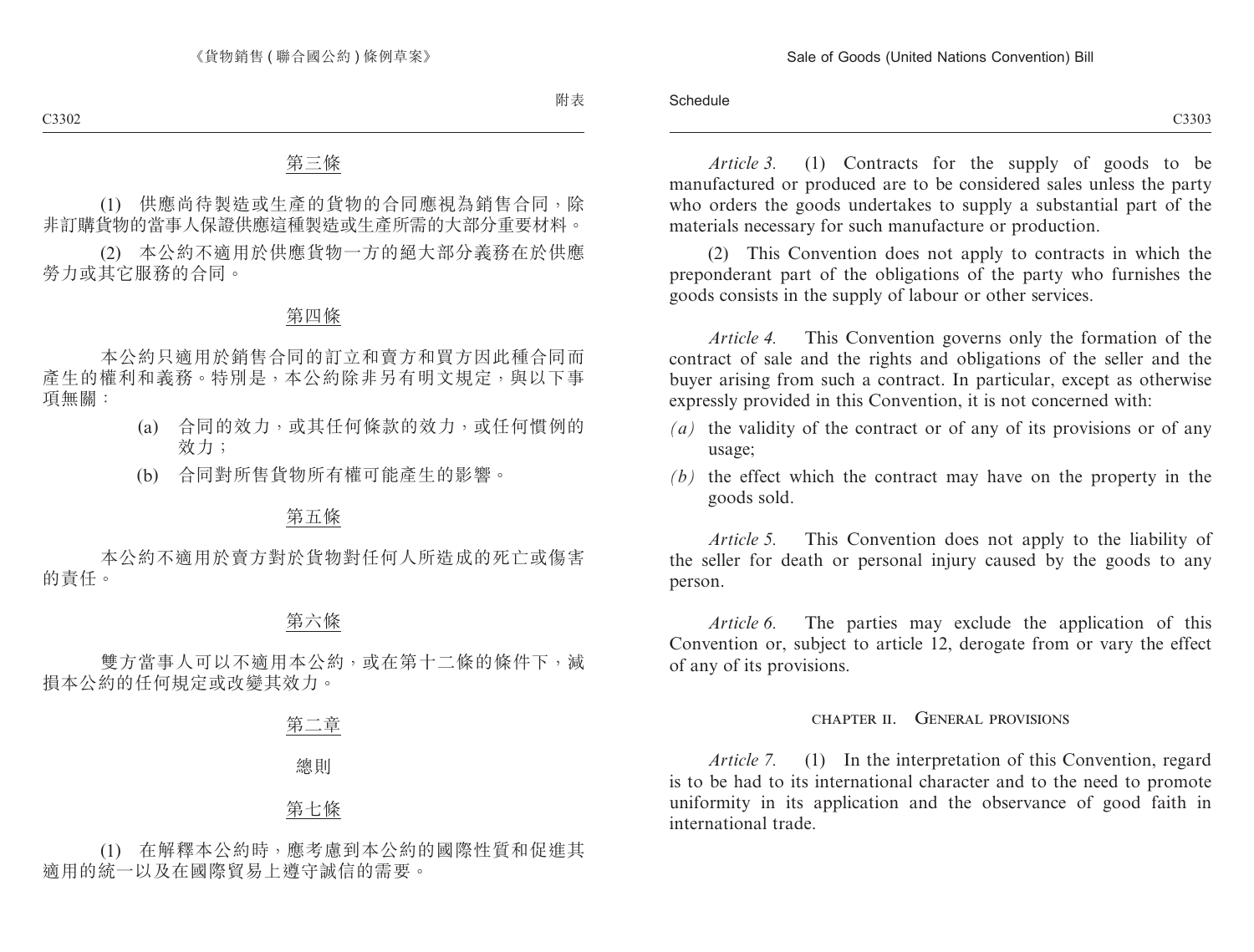C3305

(2) Questions concerning matters governed by this Convention which are not expressly settled in it are to be settled in conformity with the general principles on which it is based or, in the absence of such principles, in conformity with the law applicable by virtue of the rules of private international law.

*Article 8.* (1) For the purposes of this Convention statements made by and other conduct of a party are to be interpreted according to his intent where the other party knew or could not have been unaware what that intent was.

(2) If the preceding paragraph is not applicable, statements made by and other conduct of a party are to be interpreted according to the understanding that a reasonable person of the same kind as the other party would have had in the same circumstances.

(3) In determining the intent of a party or the understanding a reasonable person would have had, due consideration is to be given to all relevant circumstances of the case including the negotiations, any practices which the parties have established between themselves, usages and any subsequent conduct of the parties.

*Article 9.* (1) The parties are bound by any usage to which they have agreed and by any practices which they have established between themselves.

(2) The parties are considered, unless otherwise agreed, to have impliedly made applicable to their contract or its formation a usage of which the parties knew or ought to have known and which in international trade is widely known to, and regularly observed by, parties to contracts of the type involved in the particular trade concerned.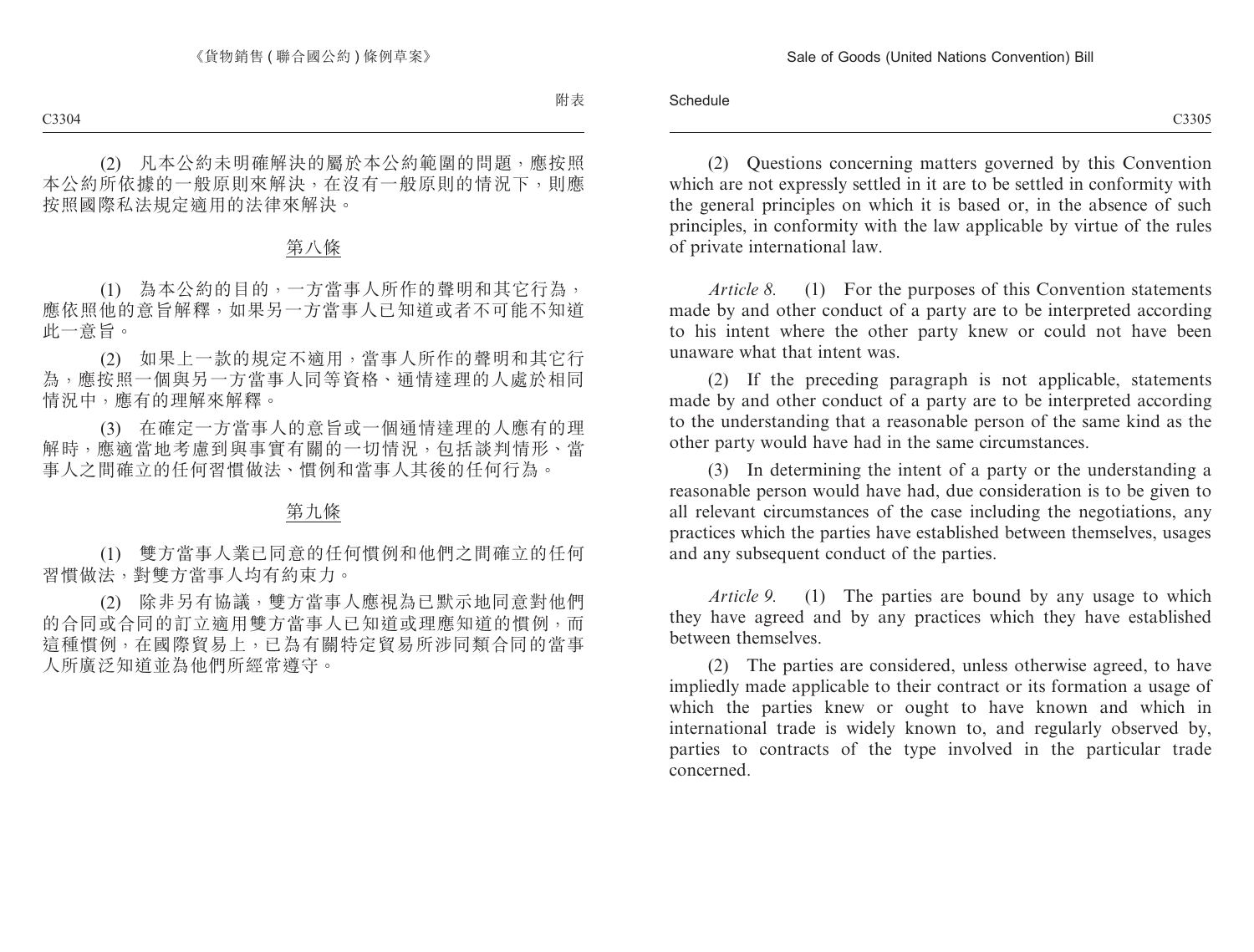*Article 10.* For the purposes of this Convention:

- *(a)* if a party has more than one place of business, the place of business is that which has the closest relationship to the contract and its performance, having regard to the circumstances known to or contemplated by the parties at any time before or at the conclusion of the contract;
- *(b)* if a party does not have a place of business, reference is to be made to his habitual residence.

*Article 11.* A contract of sale need not be concluded in or evidenced by writing and is not subject to any other requirement as to form. It may be proved by any means, including witnesses.

*Article 12.* Any provision of article 11, article 29 or Part II of this Convention that allows a contract of sale or its modification or termination by agreement or any offer, acceptance or other indication of intention to be made in any form other than in writing does not apply where any party has his place of business in a Contracting State which has made a declaration under article 96 of this Convention. The parties may not derogate from or vary the effect of this article.

*Article 13.* For the purposes of this Convention "writing" includes telegram and telex.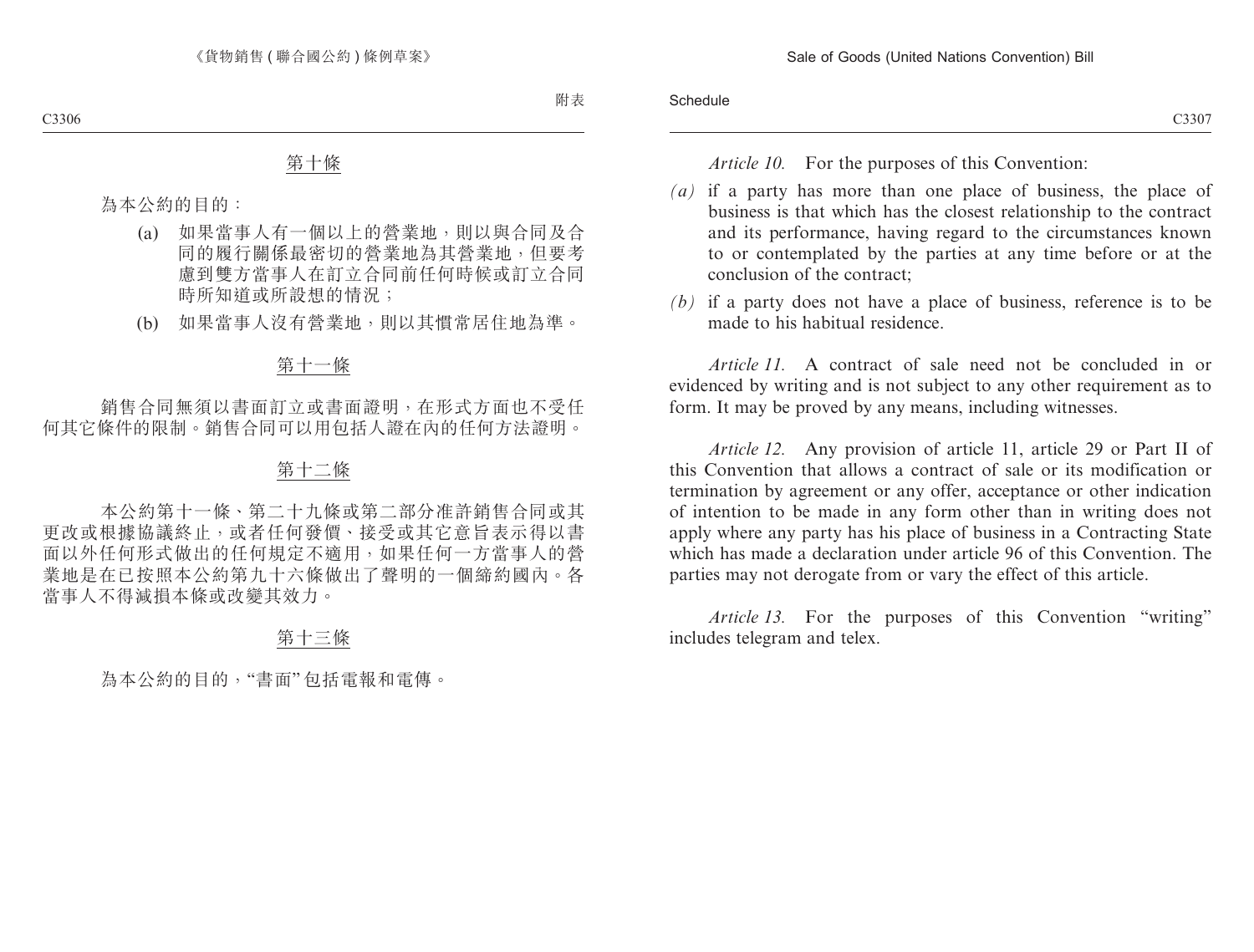### PART II. FOR MATION OF THE CONTRACT

*Article 14.* (1) A proposal for concluding a contract addressed to one or more specific persons constitutes an offer if it is sufficiently definite and indicates the intention of the offeror to be bound in case of acceptance. A proposal is sufficiently definite if it indicates the goods and expressly or implicitly fixes or makes provision for determining the quantity and the price.

(2) A proposal other than one addressed to one or more specific persons is to be considered merely as an invitation to make offers, unless the contrary is clearly indicated by the person making the proposal.

*Article 15.* (1) An offer becomes effective when it reaches the offeree.

(2) An offer, even if it is irrevocable, may be withdrawn if the withdrawal reaches the offeree before or at the same time as the offer.

*Article 16.* (1) Until a contract is concluded an offer may be revoked if the revocation reaches the offeree before he has dispatched an acceptance.

(2) However, an offer cannot be revoked:

- *(a)* if it indicates, whether by stating a fixed time for acceptance or otherwise, that it is irrevocable; or
- *(b)* if it was reasonable for the offeree to rely on the offer as being irrevocable and the offeree has acted in reliance on the offer.

*Article 17.* An offer, even if it is irrevocable, is terminated when a rejection reaches the offeror.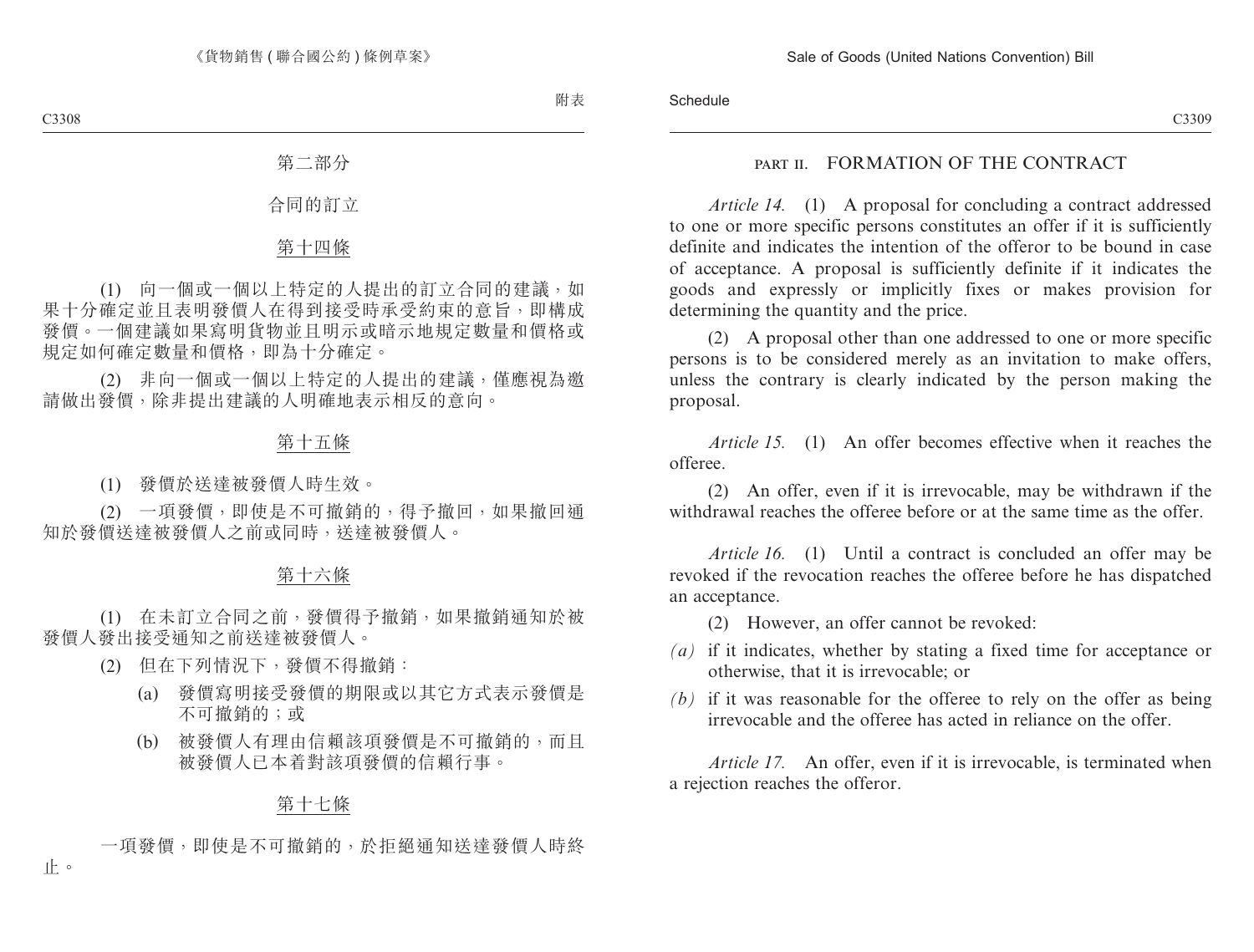*Article 18.* (1) A statement made by or other conduct of the offeree indicating assent to an offer is an acceptance. Silence or inactivity does not in itself amount to acceptance.

(2) An acceptance of an offer becomes effective at the moment the indication of assent reaches the offeror. An acceptance is not effective if the indication of assent does not reach the offeror within the time he has fixed or, if no time is fixed, within a reasonable time, due account being taken of the circumstances of the transaction, including the rapidity of the means of communication employed by the offeror. An oral offer must be accepted immediately unless the circumstances indicate otherwise.

(3) However, if, by virtue of the offer or as a result of practices which the parties have established between themselves or of usage, the offeree may indicate assent by performing an act, such as one relating to the dispatch of the goods or payment of the price, without notice to the offeror, the acceptance is effective at the moment the act is performed, provided that the act is performed within the period of time laid down in the preceding paragraph.

*Article 19.* (1) A reply to an offer which purports to be an acceptance but contains additions, limitations or other modifications is a rejection of the offer and constitutes a counter-offer.

(2) However, a reply to an offer which purports to be an acceptance but contains additional or different terms which do not materially alter the terms of the offer constitutes an acceptance, unless the offeror, without undue delay, objects orally to the discrepancy or dispatches a notice to that effect. If he does not so object, the terms of the contract are the terms of the offer with the modifications contained in the acceptance.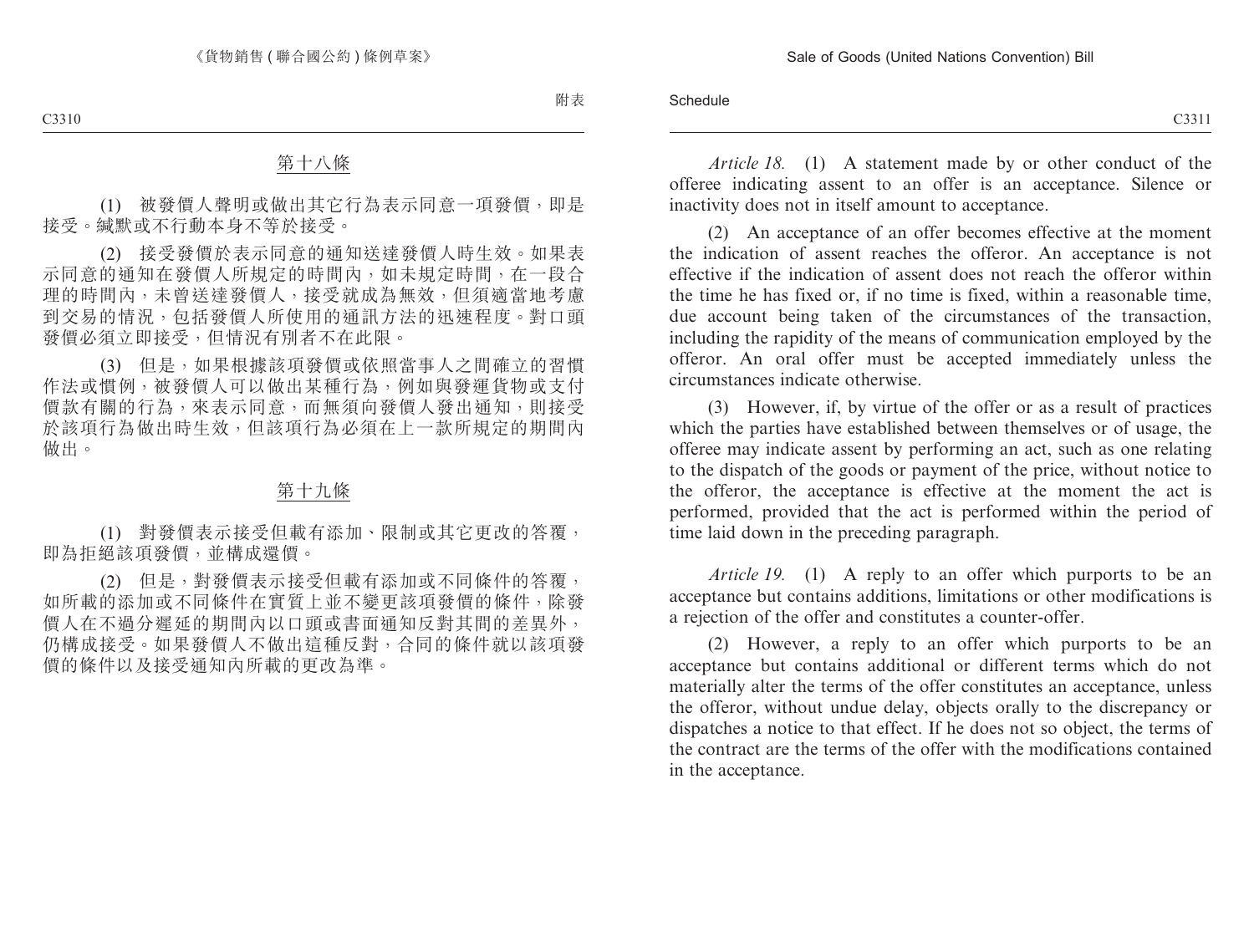(3) Additional or different terms relating, among other things, to the price, payment, quality and quantity of the goods, place and time of delivery, extent of one party's liability to the other or the settlement of disputes are considered to alter the terms of the offer materially.

*Article 20.* (1) A period of time for acceptance fixed by the offeror in a telegram or a letter begins to run from the moment the telegram is handed in for dispatch or from the date shown on the letter or, if no such date is shown, from the date shown on the envelope. A period of time for acceptance fixed by the offeror by telephone, telex or other means of instantaneous communication, begins to run from the moment that the offer reaches the offeree.

(2) Official holidays or non-business days occurring during the period for acceptance are included in calculating the period. However, if a notice of acceptance cannot be delivered at the address of the offeror on the last day of the period because that day falls on an official holiday or a non-business day at the place of business of the offeror, the period is extended until the first business day which follows.

*Article 21.* (1) A late acceptance is nevertheless effective as an acceptance if without delay the offeror orally so informs the offeree or dispatches a notice to that effect.

(2) If a letter or other writing containing a late acceptance shows that it has been sent in such circumstances that if its transmission had been normal it would have reached the offeror in due time, the late acceptance is effective as an acceptance unless, without delay, the offeror orally informs the offeree that he considers his offer as having lapsed or dispatches a notice to that effect.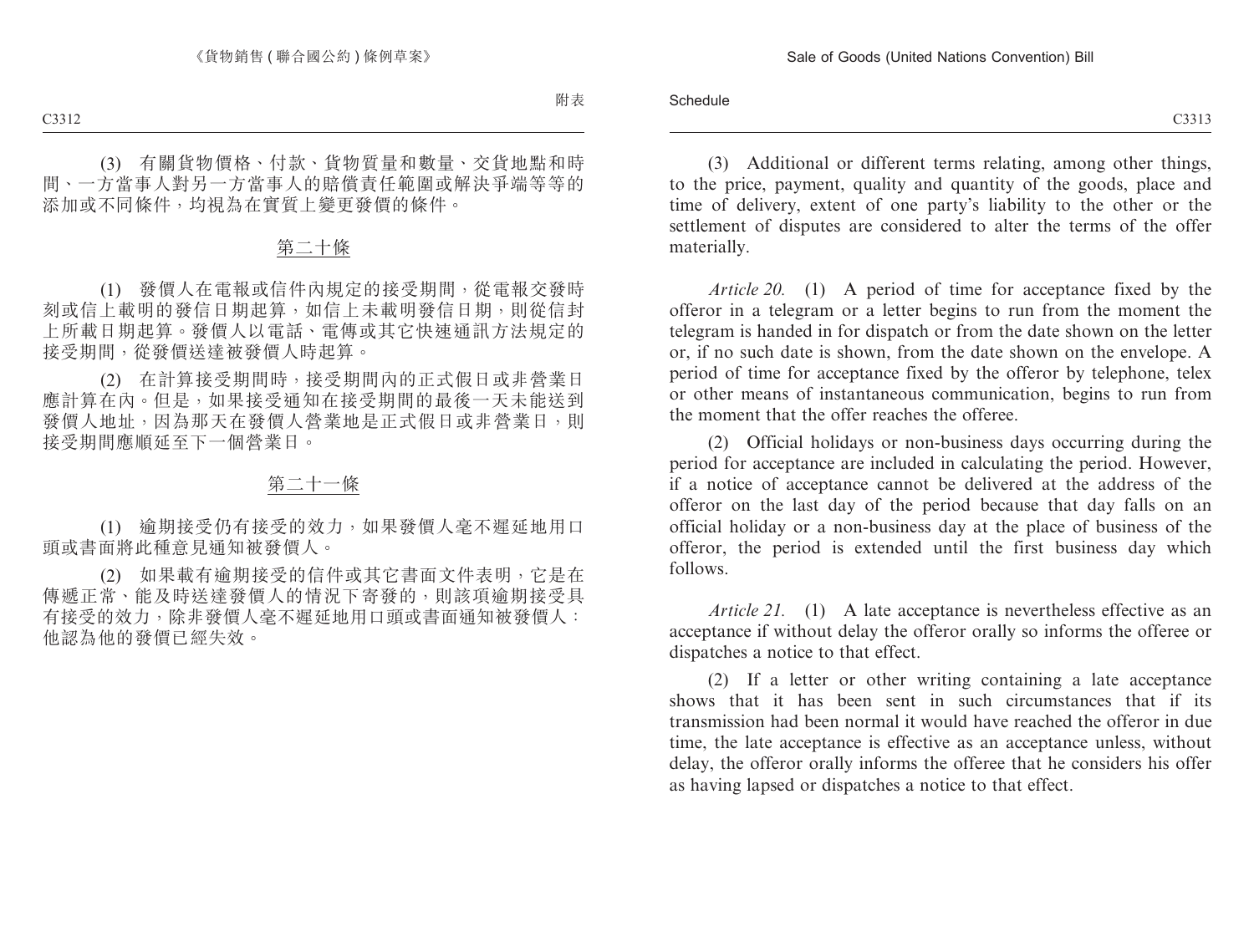*Article 22.* An acceptance may be withdrawn if the withdrawal reaches the offeror before or at the same time as the acceptance would have become effective.

*Article 23.* A contract is concluded at the moment when an acceptance of an offer becomes effective in accordance with the provisions of this Convention.

*Article 24.* For the purposes of this Part of the Convention, an offer, declaration of acceptance or any other indication of intention "reaches" the addressee when it is made orally to him or delivered by any other means to him personally, to his place of business or mailing address or, if he does not have a place of business or mailing address, to his habitual residence.

### PART III. SALE OF GOODS

### chapter i. General provisions

*Article 25.* A breach of contract committed by one of the parties is fundamental if it results in such detriment to the other party as substantially to deprive him of what he is entitled to expect under the contract, unless the party in breach did not foresee and a reasonable person of the same kind in the same circumstances would not have foreseen such a result.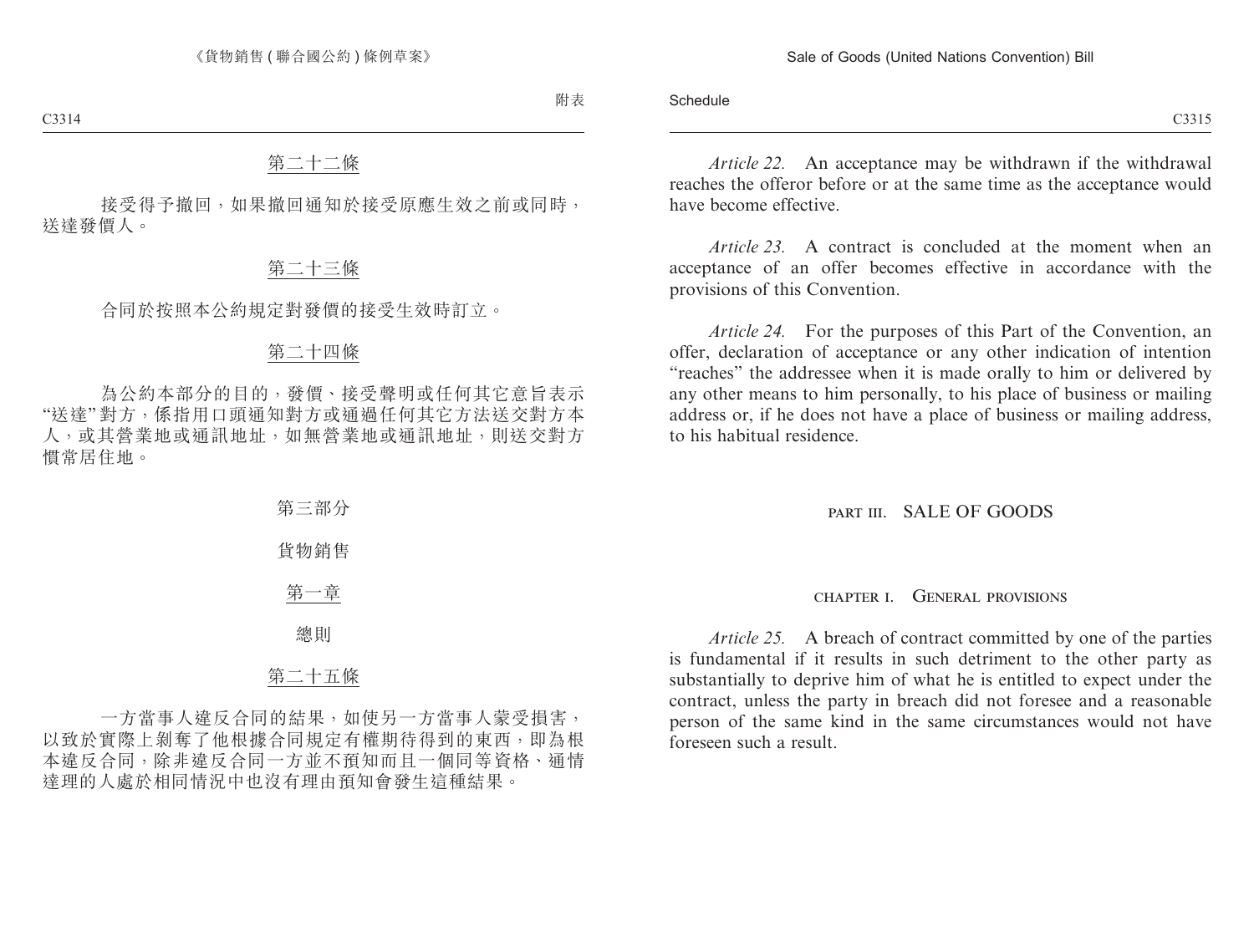$C3317$ 

*Article 26.* A declaration of avoidance of the contract is effective only if made by notice to the other party.

*Article 27.* Unless otherwise expressly provided in this Part of the Convention, if any notice, request or other communication is given or made by a party in accordance with this Part and by means appropriate in the circumstances, a delay or error in the transmission of the communication or its failure to arrive does not deprive that party of the right to rely on the communication.

*Article 28.* If, in accordance with the provisions of this Convention, one party is entitled to require performance of any obligation by the other party, a court is not bound to enter a judgement for specific performance unless the court would do so under its own law in respect of similar contracts of sale not governed by this Convention.

*Article 29.* (1) A contract may be modified or terminated by the mere agreement of the parties.

(2) A contract in writing which contains a provision requiring any modification or termination by agreement to be in writing may not be otherwise modified or terminated by agreement. However, a party may be precluded by his conduct from asserting such a provision to the extent that the other party has relied on that conduct.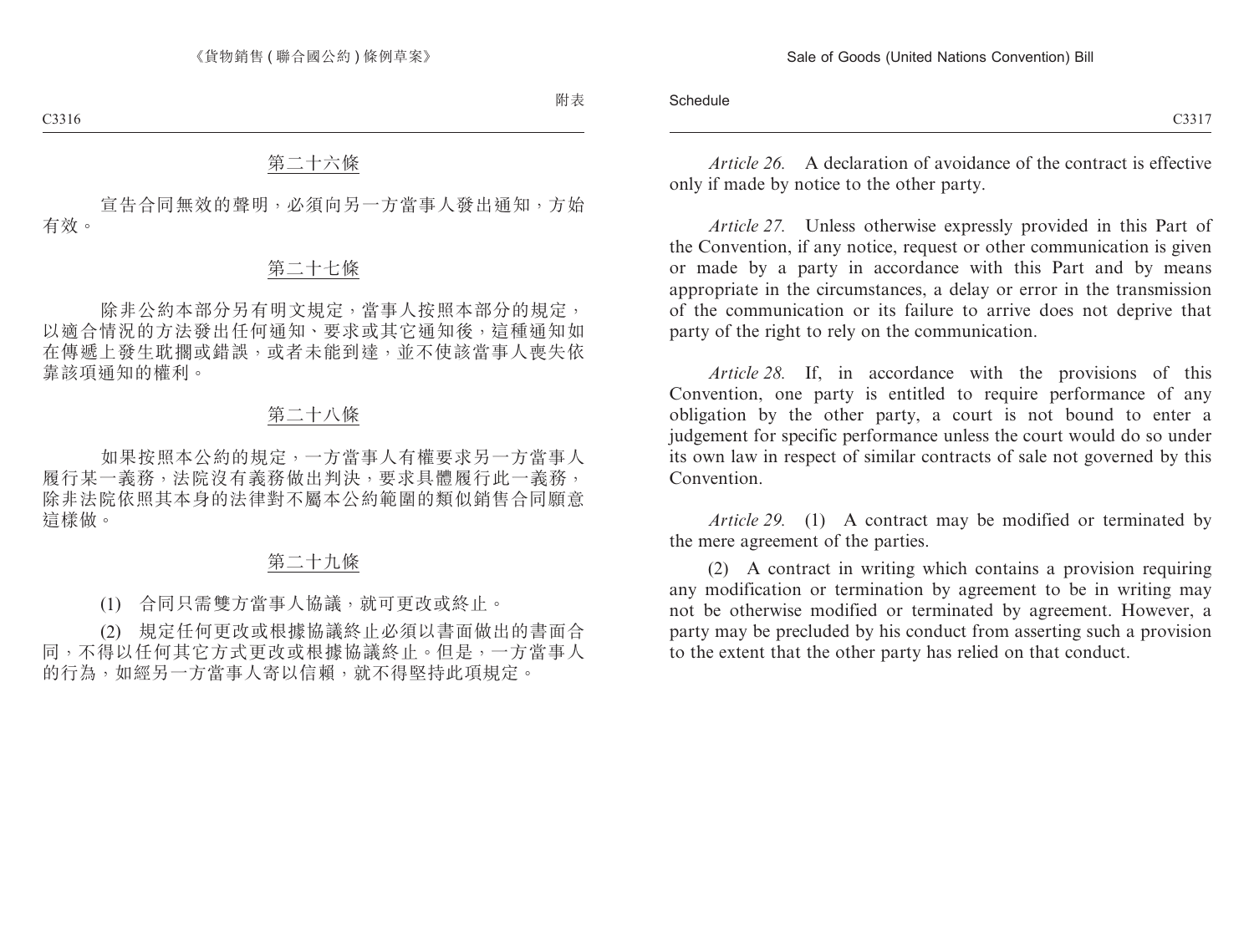chapter ii. Obligations of the seller

*Article 30.* The seller must deliver the goods, hand over any documents relating to them and transfer the property in the goods, as required by the contract and this Convention.

*Section I.* Delivery of the goods and handing over of documents

*Article 31.* If the seller is not bound to deliver the goods at any other particular place, his obligation to deliver consists:

- $(a)$  if the contract of sale involves carriage of the goods in handing the goods over to the first carrier for transmission to the buyer;
- *(b)* if, in cases not within the preceding subparagraph, the contract relates to specific goods, or unidentified goods to be drawn from a specific stock or to be manufactured or produced, and at the time of the conclusion of the contract the parties knew that the goods were at, or were to be manufactured or produced at, a particular place — in placing the goods at the buyer's disposal at that place;
- $(c)$  in other cases in placing the goods at the buyer's disposal at the place where the seller had his place of business at the time of the conclusion of the contract.

*Article 32.* (1) If the seller, in accordance with the contract or this Convention, hands the goods over to a carrier and if the goods are not clearly identified to the contract by markings on the goods, by shipping documents or otherwise, the seller must give the buyer notice of the consignment specifying the goods.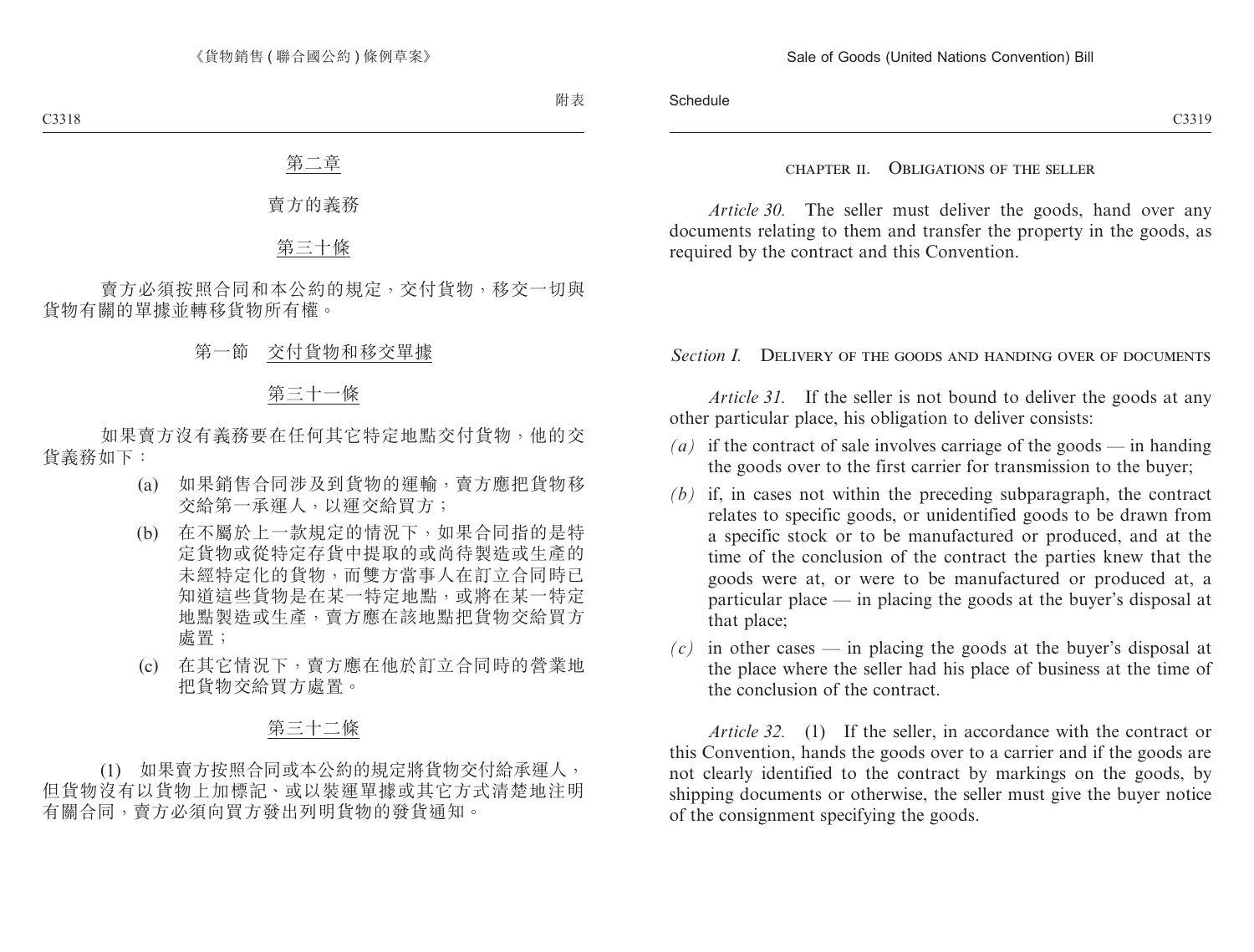(2) If the seller is bound to arrange for carriage of the goods, he must make such contracts as are necessary for carriage to the place fixed by means of transportation appropriate in the circumstances and according to the usual terms for such transportation.

(3) If the seller is not bound to effect insurance in respect of the carriage of the goods, he must, at the buyer's request, provide him with all available information necessary to enable him to effect such insurance.

*Article 33.* The seller must deliver the goods:

- *(a)* if a date is fixed by or determinable from the contract, on that date;
- *(b)* if a period of time is fixed by or determinable from the contract, at any time within that period unless circumstances indicate that the buyer is to choose a date; or
- *(c)* in any other case, within a reasonable time after the conclusion of the contract.

*Article 34.* If the seller is bound to hand over documents relating to the goods, he must hand them over at the time and place and in the form required by the contract. If the seller has handed over documents before that time, he may, up to that time, cure any lack of conformity in the documents, if the exercise of this right does not cause the buyer unreasonable inconvenience or unreasonable expense. However, the buyer retains any right to claim damages as provided for in this Convention.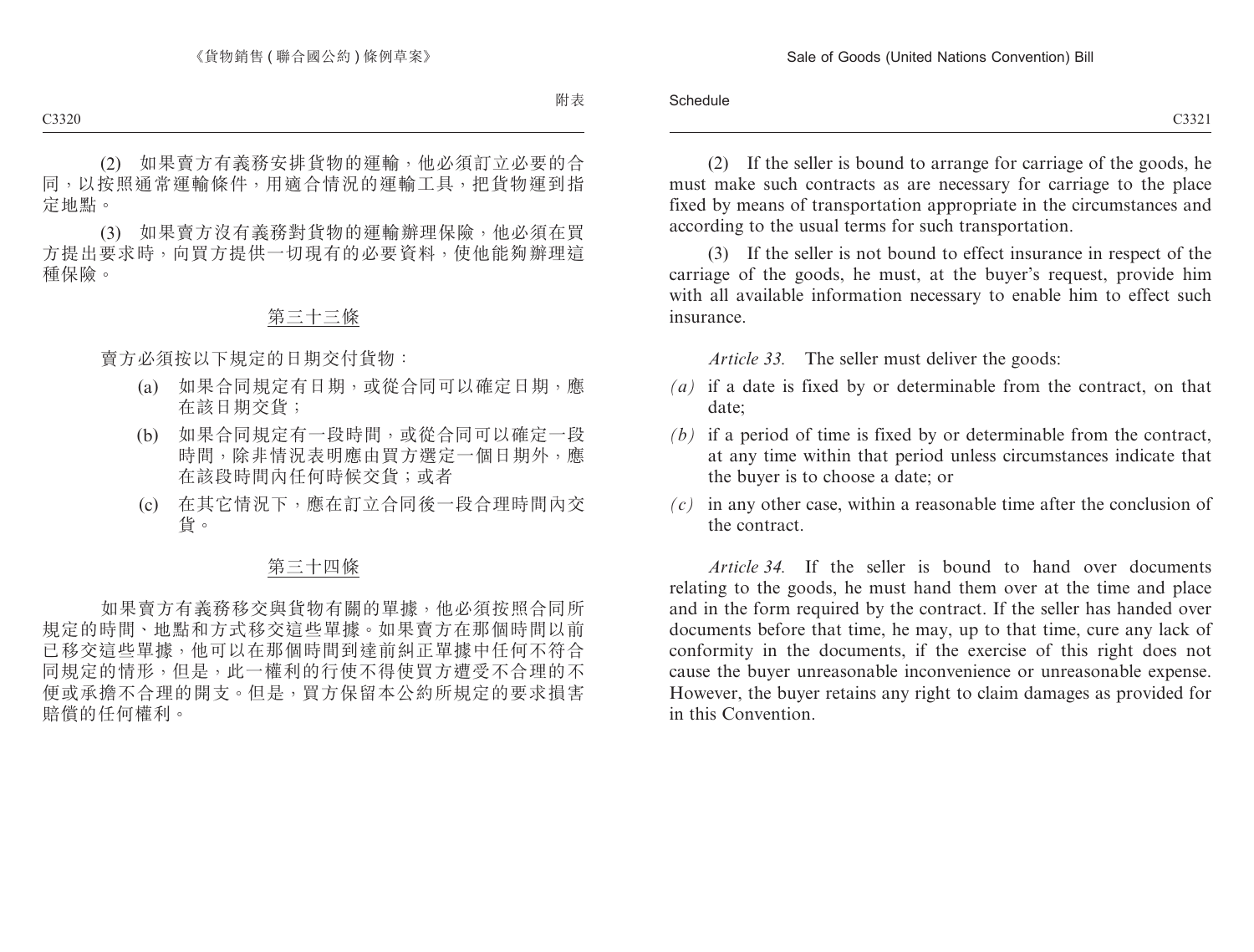Section *II.* CONFORMITY OF THE GOODS AND THIRD PARTY CLAIMS

*Article 35.* (1) The seller must deliver goods which are of the quantity, quality and description required by the contract and which are contained or packaged in the manner required by the contract.

(2) Except where the parties have agreed otherwise, the goods do not conform with the contract unless they:

- *(a)* are fit for the purposes for which goods of the same description would ordinarily be used;
- *(b)* are fit for any particular purpose expressly or impliedly made known to the seller at the time of the conclusion of the contract, except where the circumstances show that the buyer did not rely, or that it was unreasonable for him to rely, on the seller's skill and judgement;
- *(c)* possess the qualities of goods which the seller had held out to the buyer as a sample or model;
- *(d)* are contained or packaged in the manner usual for such goods or, where there is no such manner, in a manner adequate to preserve and protect the goods.

(3) The seller is not liable under subparagraphs (*a*) to (*d*) of the preceding paragraph for any lack of conformity of the goods if at the time of the conclusion of the contract the buyer knew or could not have been unaware of such lack of conformity.

*Article 36.* (1) The seller is liable in accordance with the contract and this Convention for any lack of conformity which exists at the time when the risk passes to the buyer, even though the lack of conformity becomes apparent only after that time.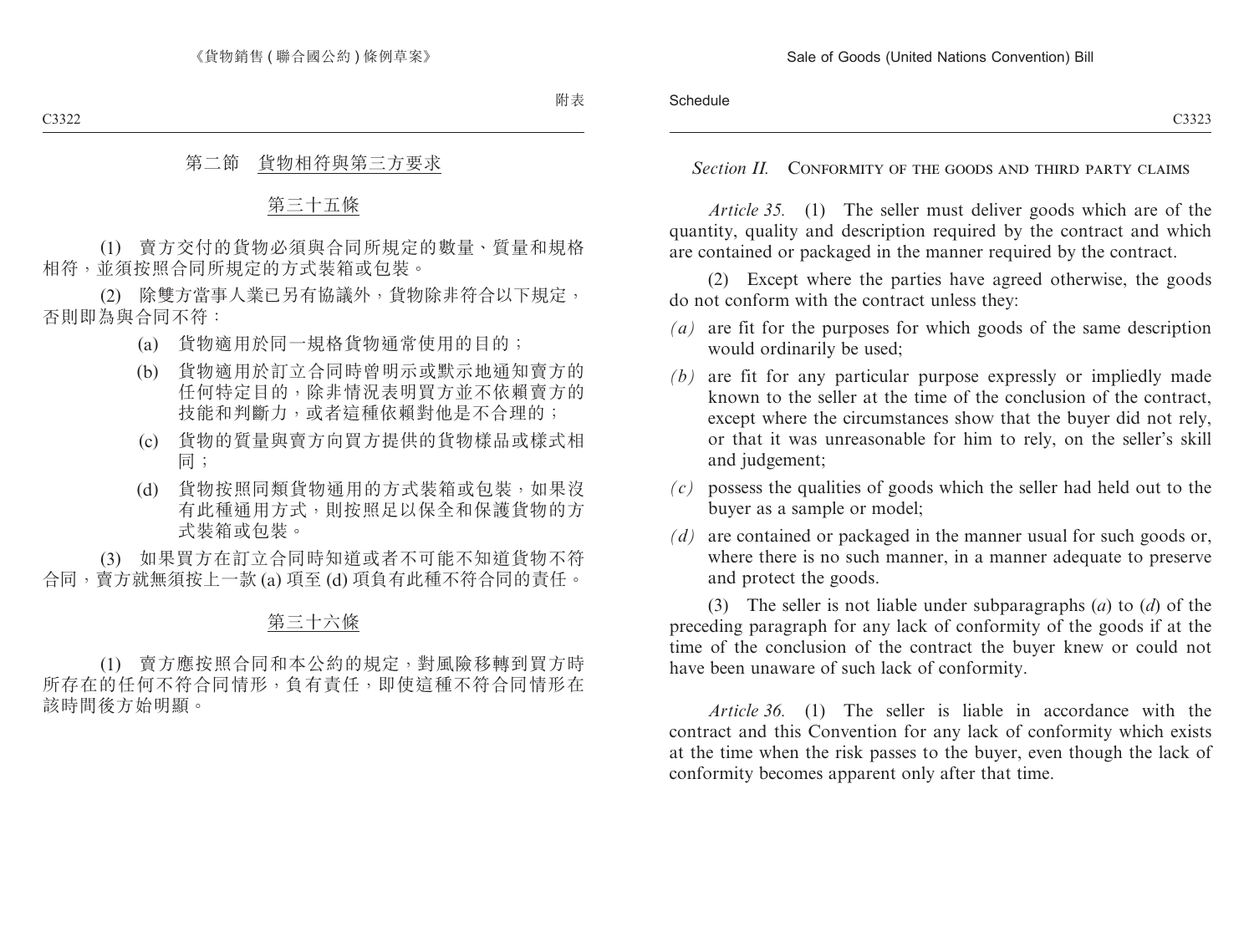(2) The seller is also liable for any lack of conformity which occurs after the time indicated in the preceding paragraph and which is due to a breach of any of his obligations, including a breach of any guarantee that for a period of time the goods will remain fit for their ordinary purpose or for some particular purpose or will retain specified qualities or characteristics.

*Article 37.* If the seller has delivered goods before the date for delivery, he may, up to that date, deliver any missing part or make up any deficiency in the quantity of the goods delivered, or deliver goods in replacement of any non-conforming goods delivered or remedy any lack of conformity in the goods delivered, provided that the exercise of this right does not cause the buyer unreasonable inconvenience or unreasonable expense. However, the buyer retains any right to claim damages as provided for in this Convention.

*Article 38.* (1) The buyer must examine the goods, or cause them to be examined, within as short a period as is practicable in the circumstances.

(2) If the contract involves carriage of the goods, examination may be deferred until after the goods have arrived at their destination.

(3) If the goods are redirected in transit or redispatched by the buyer without a reasonable opportunity for examination by him and at the time of the conclusion of the contract the seller knew or ought to have known of the possibility of such redirection or redispatch, examination may be deferred until after the goods have arrived at the new destination.

*Article 39.* (1) The buyer loses the right to rely on a lack of conformity of the goods if he does not give notice to the seller specifying the nature of the lack of conformity within a reasonable time after he has discovered it or ought to have discovered it.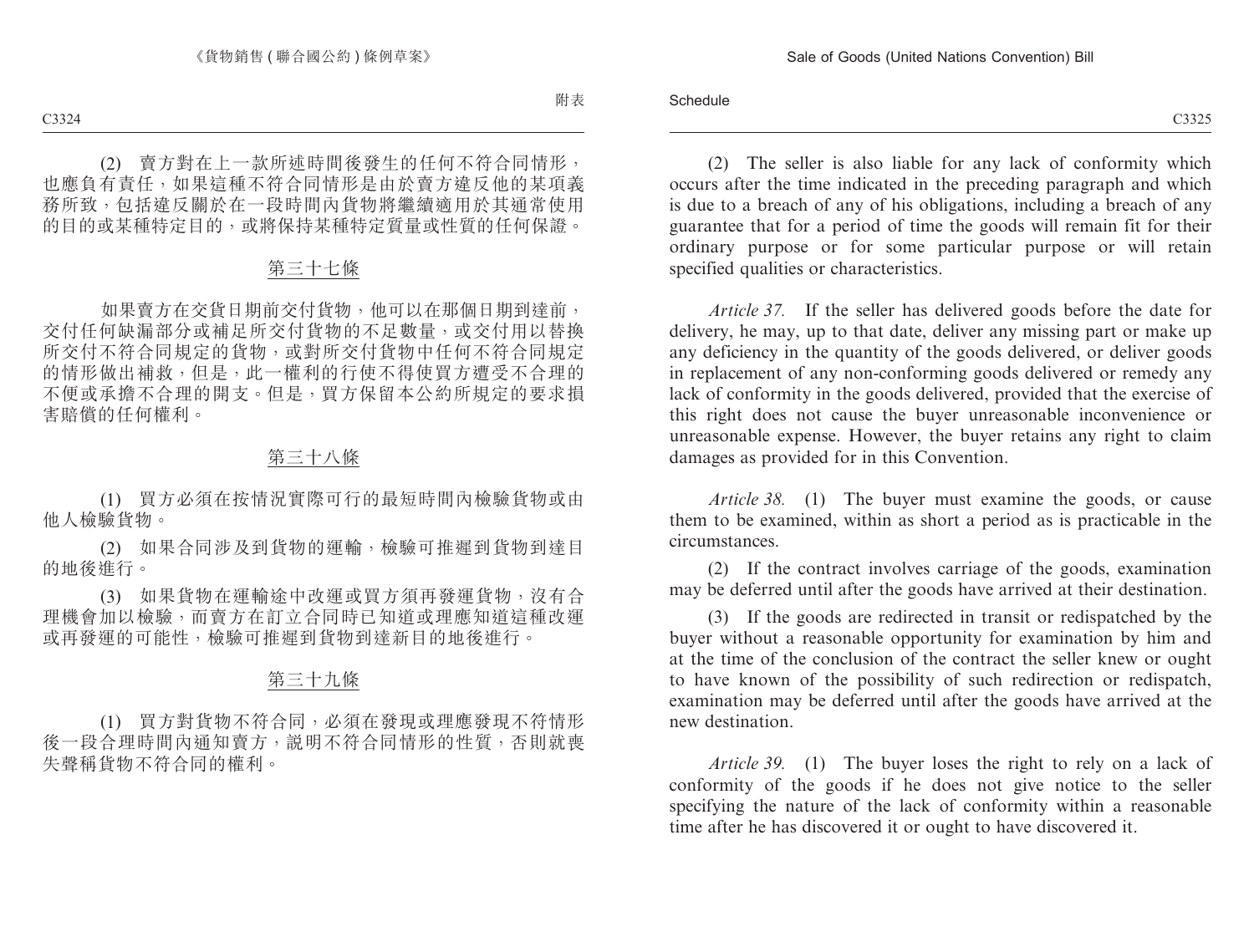C<sub>3327</sub> C<sub>3327</sub>

(2) In any event, the buyer loses the right to rely on a lack of conformity of the goods if he does not give the seller notice thereof at the latest within a period of two years from the date on which the goods were actually handed over to the buyer, unless this time-limit is inconsistent with a contractual period of guarantee.

*Article 40.* The seller is not entitled to rely on the provisions of articles 38 and 39 if the lack of conformity relates to facts of which he knew or could not have been unaware and which he did not disclose to the buyer.

*Article 41.* The seller must deliver goods which are free from any right or claim of a third party, unless the buyer agreed to take the goods subject to that right or claim. However, if such right or claim is based on industrial property or other intellectual property, the seller's obligation is governed by article 42.

*Article 42.* (1) The seller must deliver goods which are free from any right or claim of a third party based on industrial property or other intellectual property, of which at the time of the conclusion of the contract the seller knew or could not have been unaware, provided that the right or claim is based on industrial property or other intellectual property:

- *(a)* under the law of the State where the goods will be resold or otherwise used, if it was contemplated by the parties at the time of the conclusion of the contract that the goods would be resold or otherwise used in that State; or
- *(b)* in any other case, under the law of the State where the buyer has his place of business.

(2) The obligation of the seller under the preceding paragraph does not extend to cases where: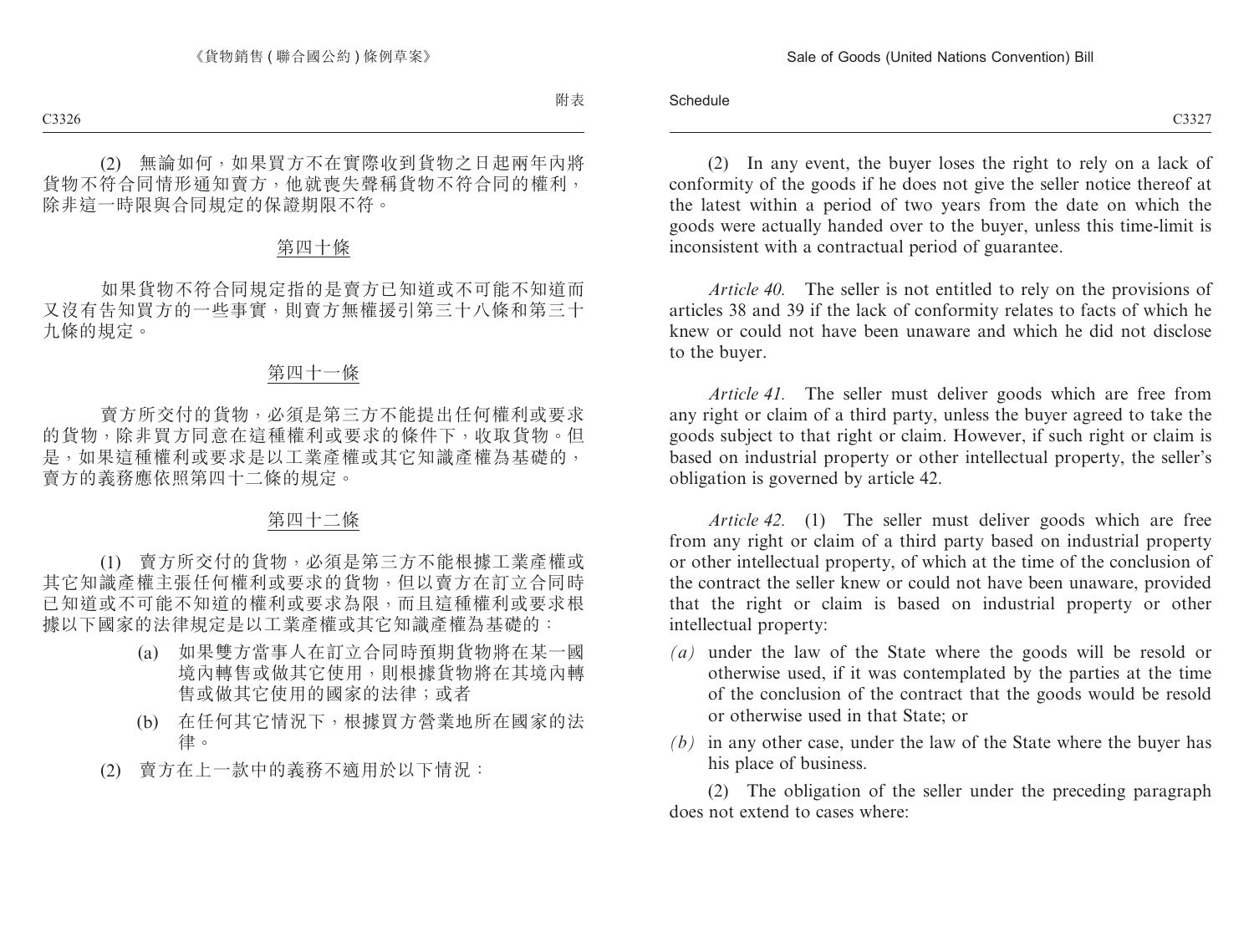- *(a)* at the time of the conclusion of the contract the buyer knew or could not have been unaware of the right or claim; or
- *(b)* the right or claim results from the seller's compliance with technical drawings, designs, formulae or other such specifications furnished by the buyer.

*Article 43.* (1) The buyer loses the right to rely on the provisions of article 41 or article 42 if he does not give notice to the seller specifying the nature of the right or claim of the third party within a reasonable time after he has become aware or ought to have become aware of the right or claim.

(2) The seller is not entitled to rely on the provisions of the preceding paragraph if he knew of the right or claim of the third party and the nature of it.

*Article 44.* Notwithstanding the provisions of paragraph (1) of article 39 and paragraph (1) of article 43, the buyer may reduce the price in accordance with article 50 or claim damages, except for loss of profit, if he has a reasonable excuse for his failure to give the required notice.

*Section III.* REMEDIES FOR BREACH OF CONTRACT BY THE SELLER

*Article 45.* (1) If the seller fails to perform any of his obligations under the contract or this Convention, the buyer may:

- *(a)* exercise the rights provided in articles 46 to 52;
- *(b)* claim damages as provided in articles 74 to 77.

(2) The buyer is not deprived of any right he may have to claim damages by exercising his right to other remedies.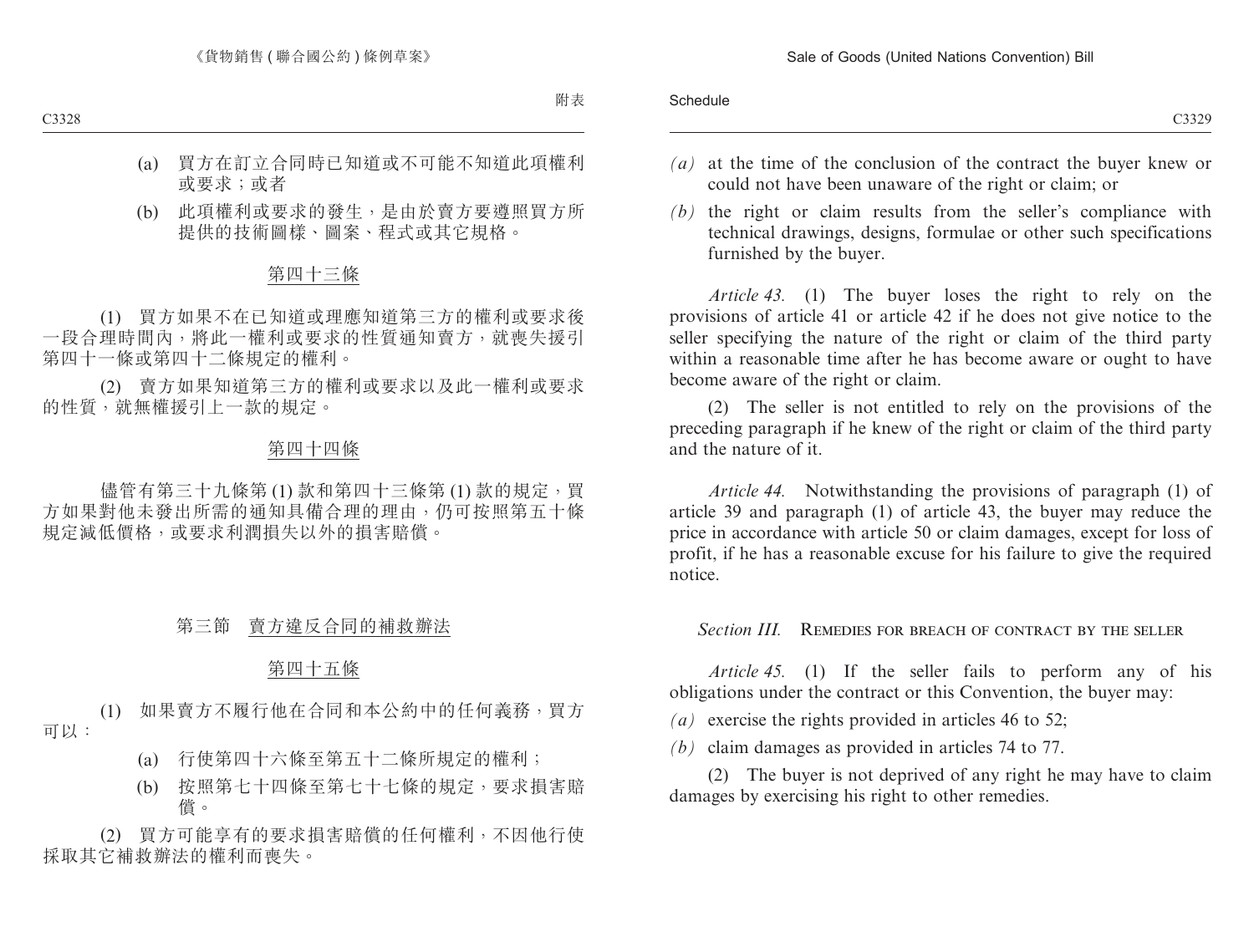C3331

(3) No period of grace may be granted to the seller by a court or arbitral tribunal when the buyer resorts to a remedy for breach of contract.

*Article 46.* (1) The buyer may require performance by the seller of his obligations unless the buyer has resorted to a remedy which is inconsistent with this requirement.

(2) If the goods do not conform with the contract, the buyer may require delivery of substitute goods only if the lack of conformity constitutes a fundamental breach of contract and a request for substitute goods is made either in conjunction with notice given under article 39 or within a reasonable time thereafter.

(3) If the goods do not conform with the contract, the buyer may require the seller to remedy the lack of conformity by repair, unless this is unreasonable having regard to all the circumstances. A request for repair must be made either in conjunction with notice given under article 39 or within a reasonable time thereafter.

*Article 47.* (1) The buyer may fix an additional period of time of reasonable length for performance by the seller of his obligations.

(2) Unless the buyer has received notice from the seller that he will not perform within the period so fixed, the buyer may not, during that period, resort to any remedy for breach of contract. However, the buyer is not deprived thereby of any right he may have to claim damages for delay in performance.

*Article 48.* (1) Subject to article 49, the seller may, even after the date for delivery, remedy at his own expense any failure to perform his obligations, if he can do so without unreasonable delay and without causing the buyer unreasonable inconvenience or uncertainty of reimbursement by the seller of expenses advanced by the buyer. However, the buyer retains any right to claim damages as provided for in this Convention.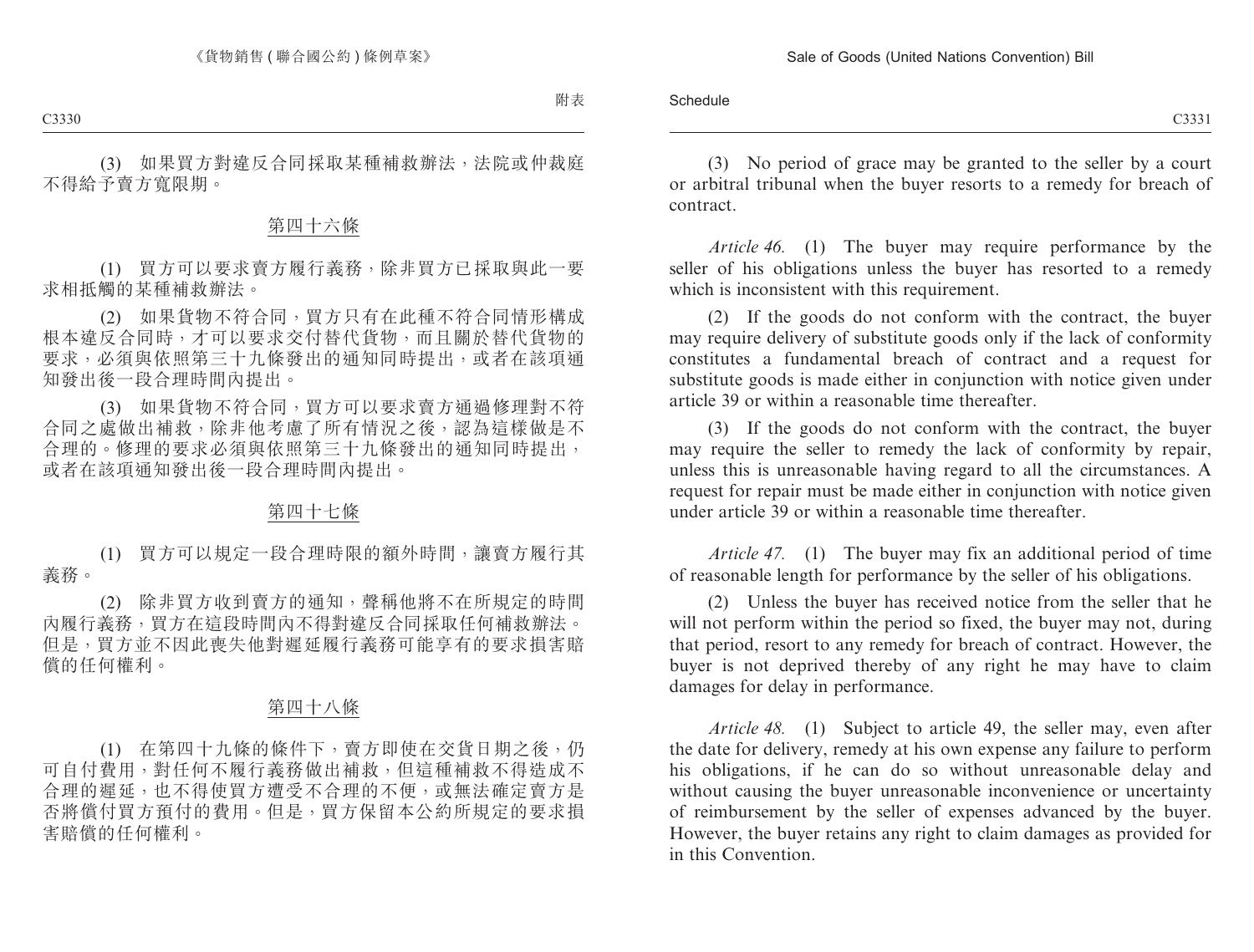C3332 C3333

(2) If the seller requests the buyer to make known whether he will accept performance and the buyer does not comply with the request within a reasonable time, the seller may perform within the time indicated in his request. The buyer may not, during that period of time, resort to any remedy which is inconsistent with performance by the seller.

(3) A notice by the seller that he will perform within a specified period of time is assumed to include a request, under the preceding paragraph, that the buyer make known his decision.

(4) A request or notice by the seller under paragraph (2) or (3) of this article is not effective unless received by the buyer.

*Article 49.* (1) The buyer may declare the contract avoided:

- *(a)* if the failure by the seller to perform any of his obligations under the contract or this Convention amounts to a fundamental breach of contract; or
- *(b)* in case of non-delivery, if the seller does not deliver the goods within the additional period of time fixed by the buyer in accordance with paragraph (1) of article 47 or declares that he will not deliver within the period so fixed.

(2) However, in cases where the seller has delivered the goods, the buyer loses the right to declare the contract avoided unless he does so:

- *(a)* in respect of late delivery, within a reasonable time after he has become aware that delivery has been made;
- *(b)* in respect of any breach other than late delivery, within a reasonable time:
	- (i) after he knew or ought to have known of the breach;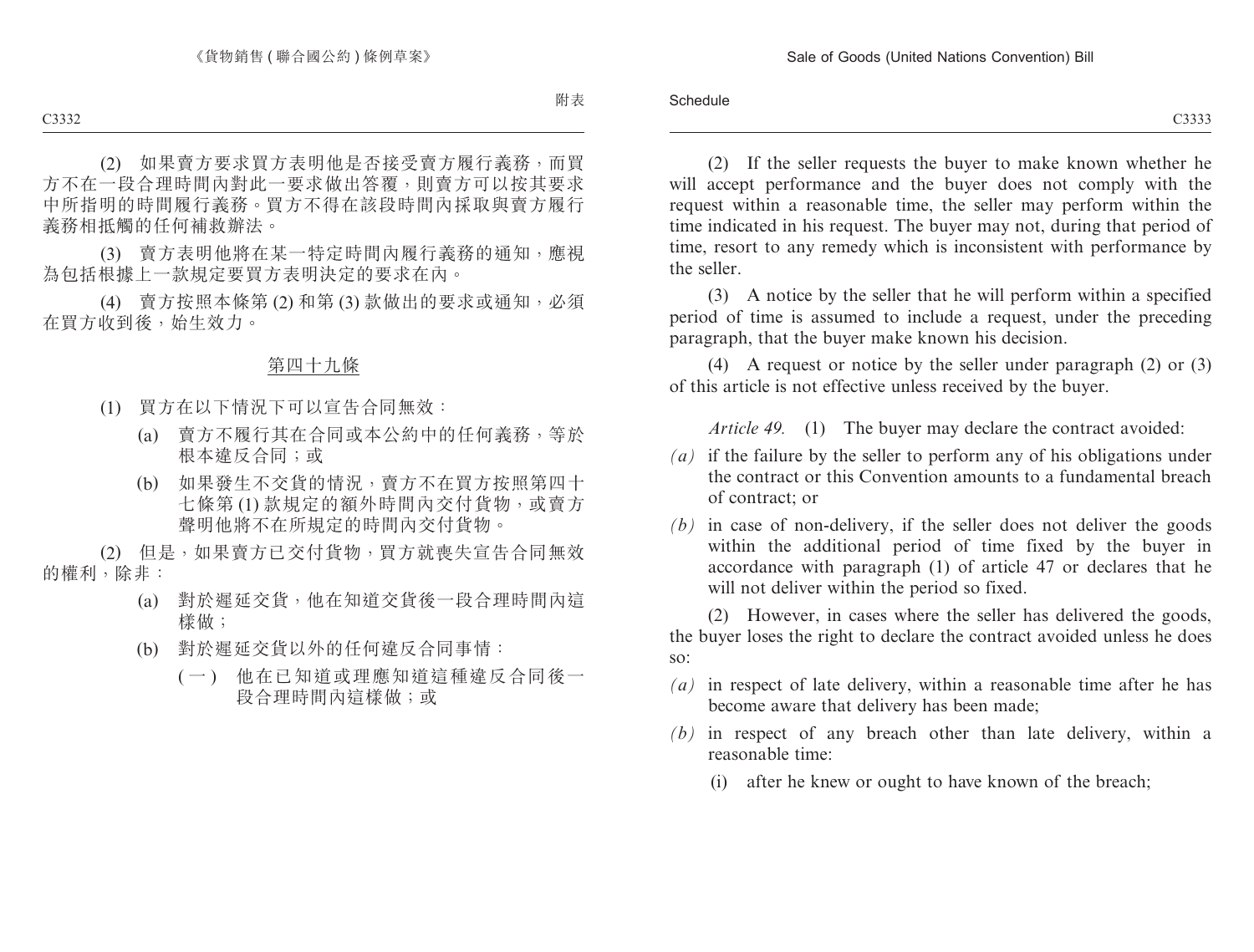- (ii) after the expiration of any additional period of time fixed by the buyer in accordance with paragraph (1) of article 47, or after the seller has declared that he will not perform his obligations within such an additional period; or
- (iii) after the expiration of any additional period of time indicated by the seller in accordance with paragraph (2) of article 48, or after the buyer has declared that he will not accept performance.

*Article 50.* If the goods do not conform with the contract and whether or not the price has already been paid, the buyer may reduce the price in the same proportion as the value that the goods actually delivered had at the time of the delivery bears to the value that conforming goods would have had at that time. However, if the seller remedies any failure to perform his obligations in accordance with article 37 or article 48 or if the buyer refuses to accept performance by the seller in accordance with those articles, the buyer may not reduce the price.

*Article 51.* (1) If the seller delivers only a part of the goods or if only a part of the goods delivered is in conformity with the contract, articles 46 to 50 apply in respect of the part which is missing or which does not conform.

(2) The buyer may declare the contract avoided in its entirety only if the failure to make delivery completely or in conformity with the contract amounts to a fundamental breach of the contract.

*Article 52.* (1) If the seller delivers the goods before the date fixed, the buyer may take delivery or refuse to take delivery.

(2) If the seller delivers a quantity of goods greater than that provided for in the contract, the buyer may take delivery or refuse to take delivery of the excess quantity. If the buyer takes delivery of all or part of the excess quantity, he must pay for it at the contract rate.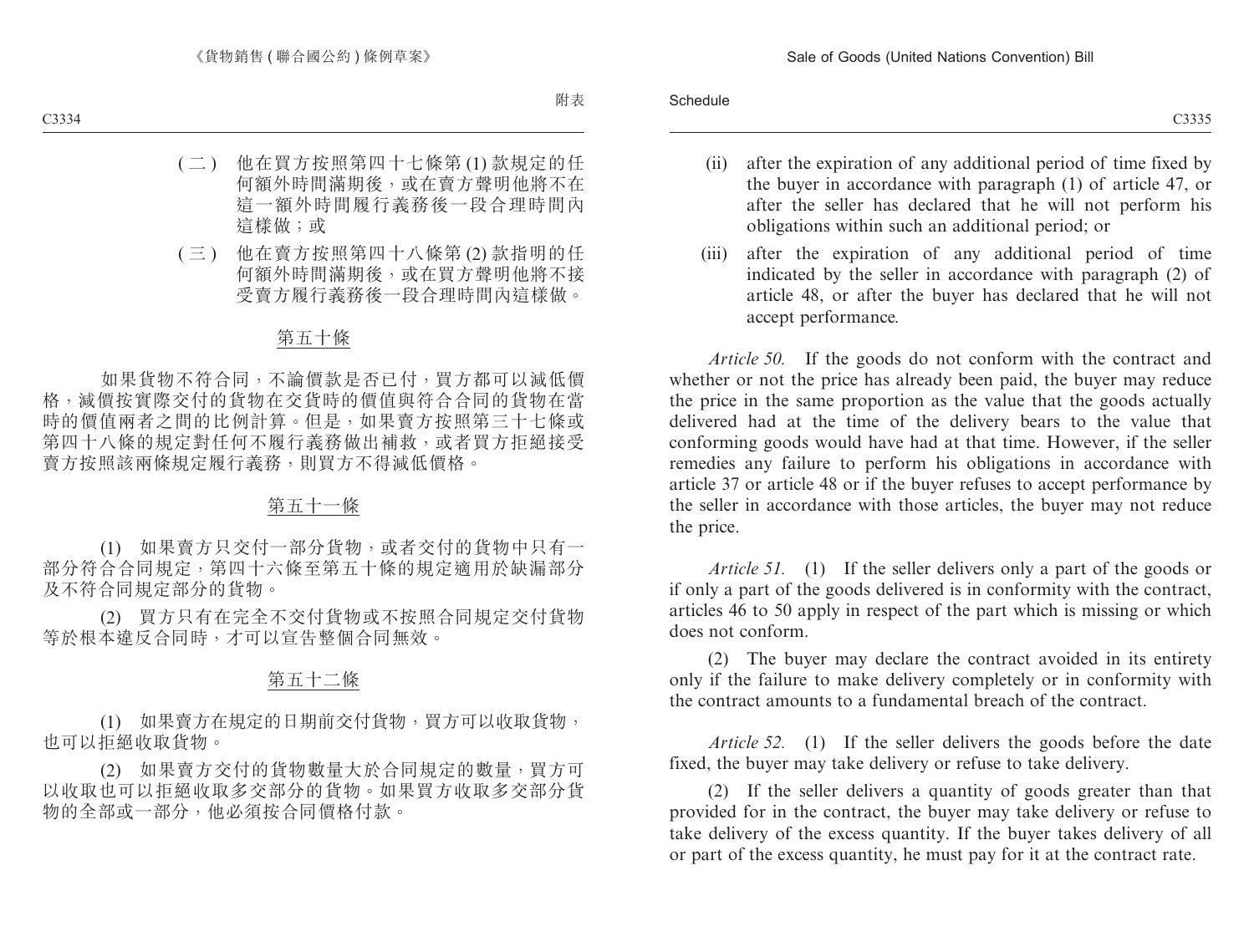#### chapter iii. Obligations of the buyer

*Article 53.* The buyer must pay the price for the goods and take delivery of them as required by the contract and this Convention.

### *Section I.* Payment of the price

*Article 54.* The buyer's obligation to pay the price includes taking such steps and complying with such formalities as may be required under the contract or any laws and regulations to enable payment to be made.

*Article 55.* Where a contract has been validly concluded but does not expressly or implicitly fix or make provision for determining the price, the parties are considered, in the absence of any indication to the contrary, to have impliedly made reference to the price generally charged at the time of the conclusion of the contract for such goods sold under comparable circumstances in the trade concerned.

*Article 56.* If the price is fixed according to the weight of the goods, in case of doubt it is to be determined by the net weight.

*Article 57.* (1) If the buyer is not bound to pay the price at any other particular place, he must pay it to the seller:

- *(a)* at the seller's place of business; or
- *(b)* if the payment is to be made against the handing over of the goods or of documents, at the place where the handing over takes place.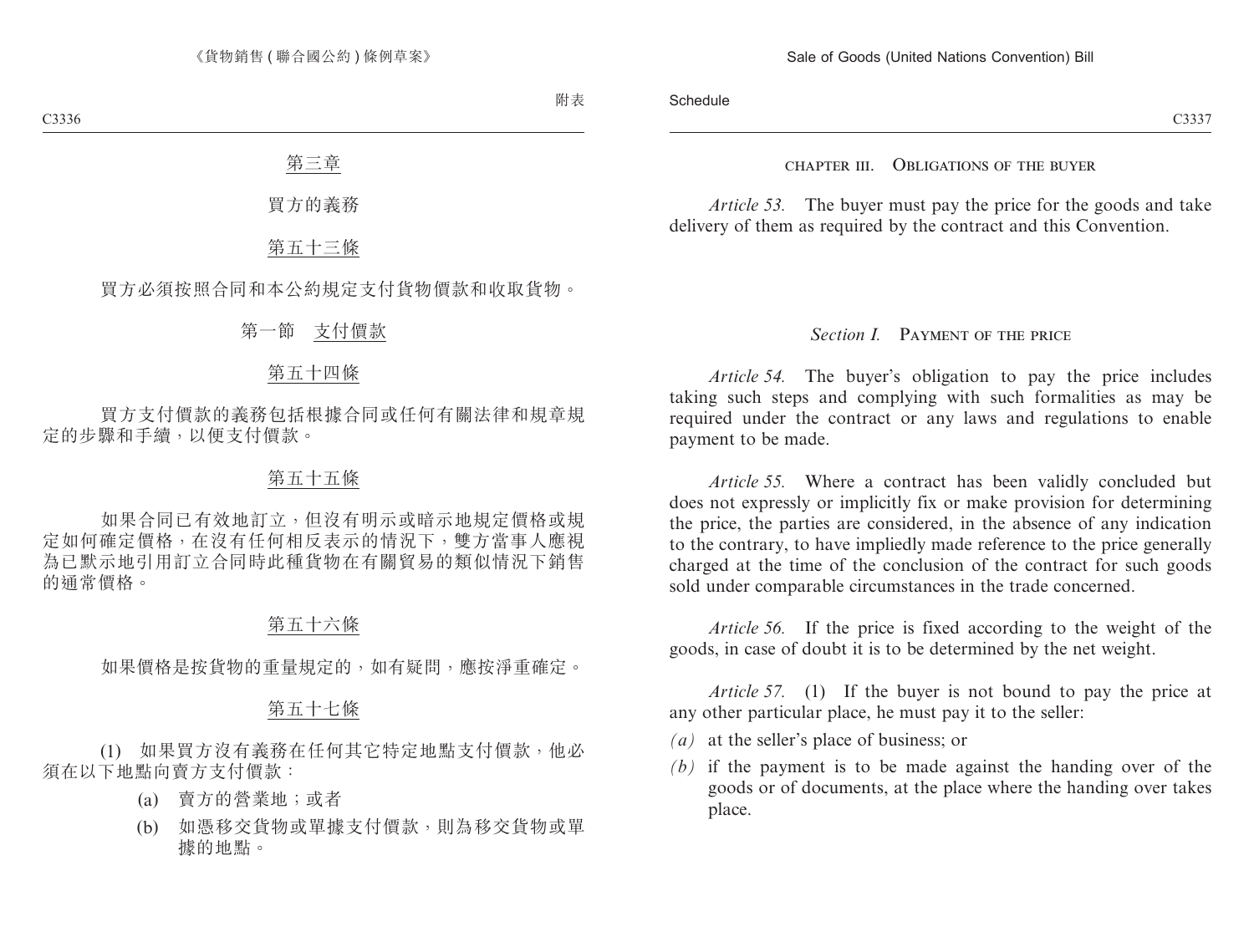C3339

(2) The seller must bear any increase in the expenses incidental to payment which is caused by a change in his place of business subsequent to the conclusion of the contract.

*Article 58.* (1) If the buyer is not bound to pay the price at any other specific time, he must pay it when the seller places either the goods or documents controlling their disposition at the buyer's disposal in accordance with the contract and this Convention. The seller may make such payment a condition for handing over the goods or documents.

(2) If the contract involves carriage of the goods, the seller may dispatch the goods on terms whereby the goods, or documents controlling their disposition, will not be handed over to the buyer except against payment of the price.

(3) The buyer is not bound to pay the price until he has had an opportunity to examine the goods, unless the procedures for delivery or payment agreed upon by the parties are inconsistent with his having such an opportunity.

*Article 59.* The buyer must pay the price on the date fixed by or determinable from the contract and this Convention without the need for any request or compliance with any formality on the part of the seller.

# Section II. TAKING DELIVERY

*Article 60.* The buyer's obligation to take delivery consists:

- *(a)* in doing all the acts which could reasonably be expected of him in order to enable the seller to make delivery; and
- *(b)* in taking over the goods.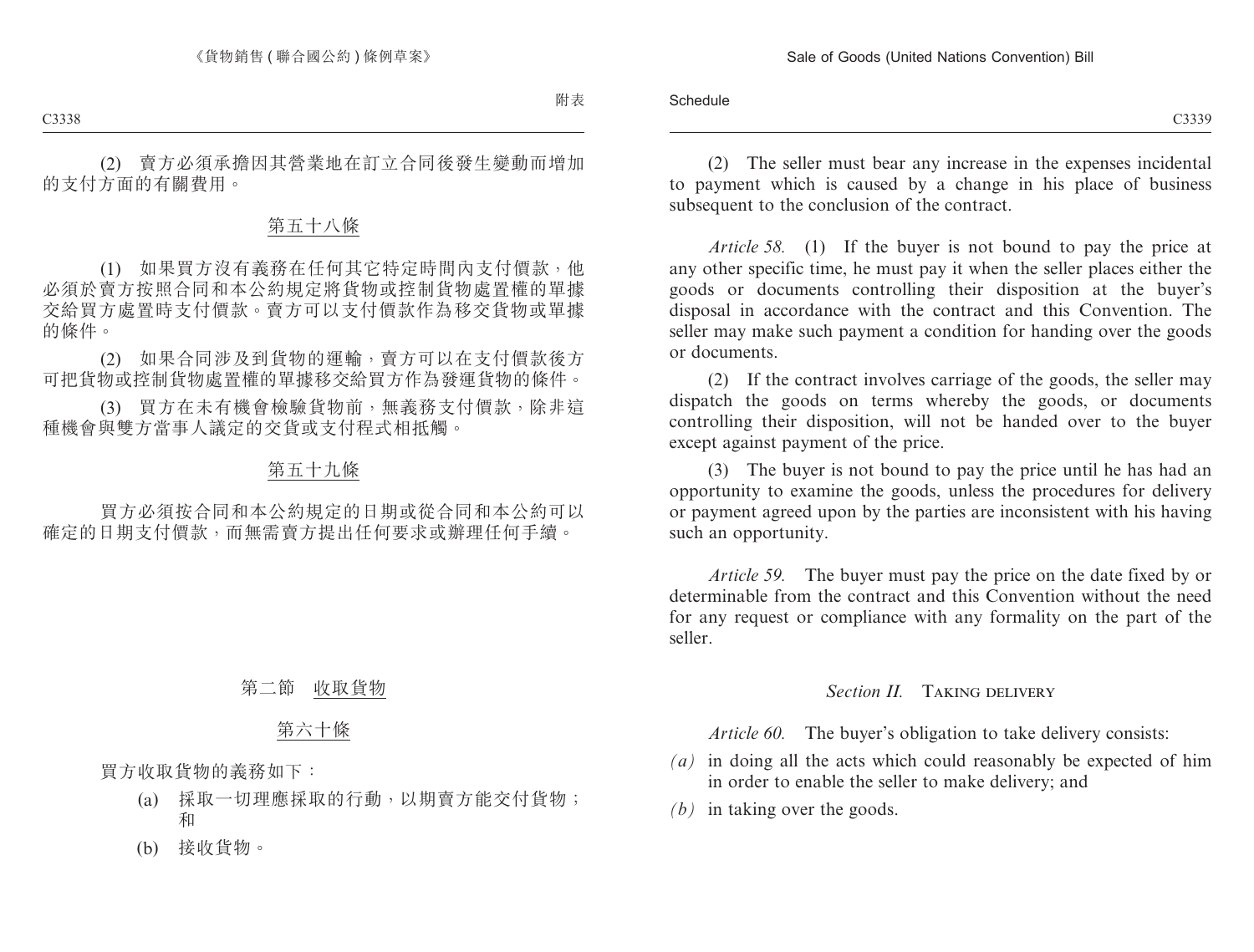*Section III.* REMEDIES FOR BREACH OF CONTRACT BY THE BUYER

*Article 61.* (1) If the buyer fails to perform any of his obligations under the contract or this Convention, the seller may:

*(a)* exercise the rights provided in articles 62 to 65;

*(b)* claim damages as provided in articles 74 to 77.

(2) The seller is not deprived of any right he may have to claim damages by exercising his right to other remedies.

(3) No period of grace may be granted to the buyer by a court or arbitral tribunal when the seller resorts to a remedy for breach of contract.

*Article 62.* The seller may require the buyer to pay the price, take delivery or perform his other obligations, unless the seller has resorted to a remedy which is inconsistent with this requirement.

*Article 63.* (1) The seller may fix an additional period of time of reasonable length for performance by the buyer of his obligations.

(2) Unless the seller has received notice from the buyer that he will not perform within the period so fixed, the seller may not, during that period, resort to any remedy for breach of contract. However, the seller is not deprived thereby of any right he may have to claim damages for delay in performance.

*Article 64.* (1) The seller may declare the contract avoided: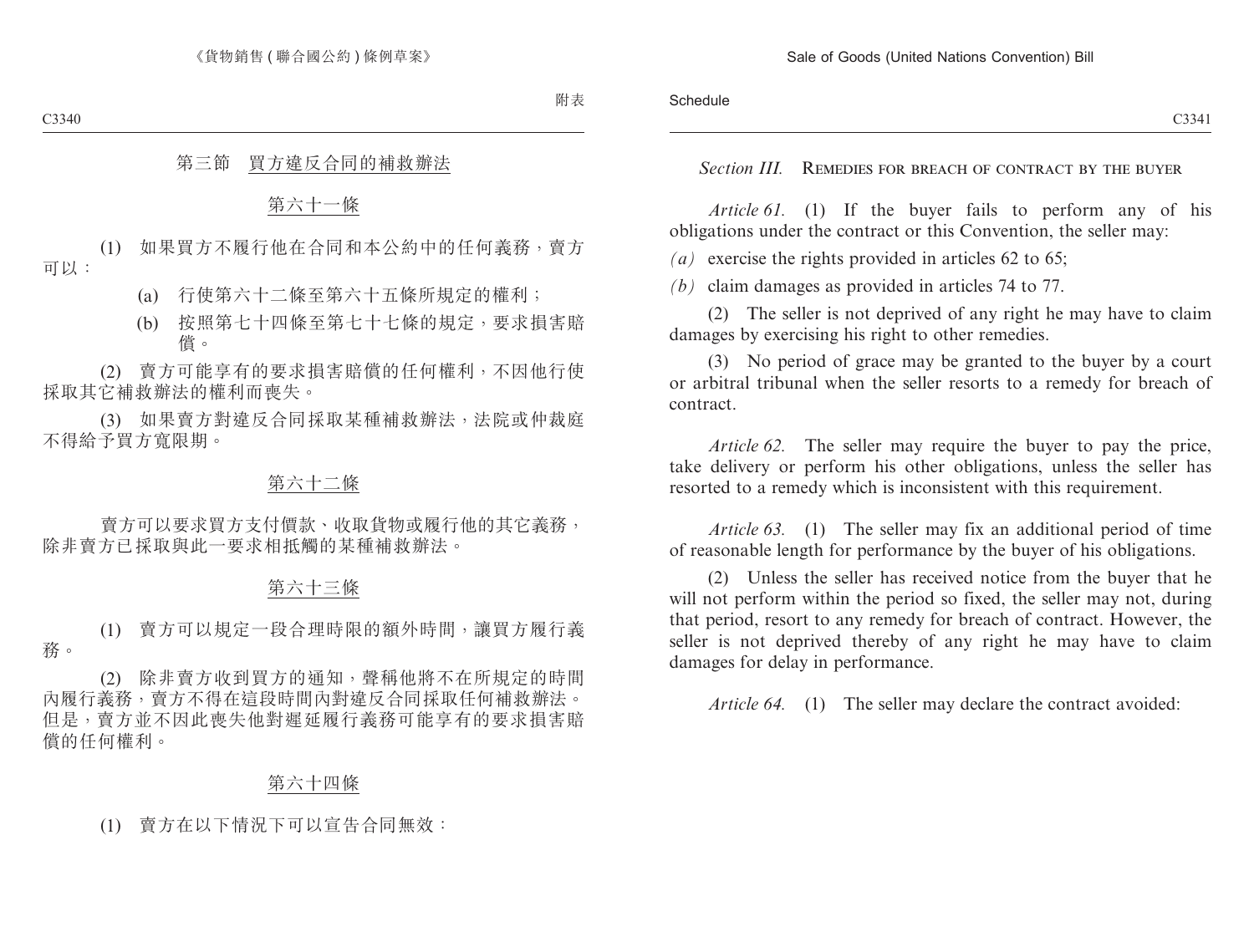- *(a)* if the failure by the buyer to perform any of his obligations under the contract or this Convention amounts to a fundamental breach of contract; or
- *(b)* if the buyer does not, within the additional period of time fixed by the seller in accordance with paragraph (1) of article 63, perform his obligation to pay the price or take delivery of the goods, or if he declares that he will not do so within the period so fixed.

(2) However, in cases where the buyer has paid the price, the seller loses the right to declare the contract avoided unless he does so:

- *(a)* in respect of late performance by the buyer, before the seller has become aware that performance has been rendered; or
- *(b)* in respect of any breach other than late performance by the buyer, within a reasonable time:
	- (i) after the seller knew or ought to have known of the breach; or
	- (ii) after the expiration of any additional period of time fixed by the seller in accordance with paragraph (1) of article 63, or after the buyer has declared that he will not perform his obligations within such an additional period.

*Article 65.* (1) If under the contract the buyer is to specify the form, measurement or other features of the goods and he fails to make such specification either on the date agreed upon or within a reasonable time after receipt of a request from the seller, the seller may, without prejudice to any other rights he may have, make the specification himself in accordance with the requirements of the buyer that may be known to him.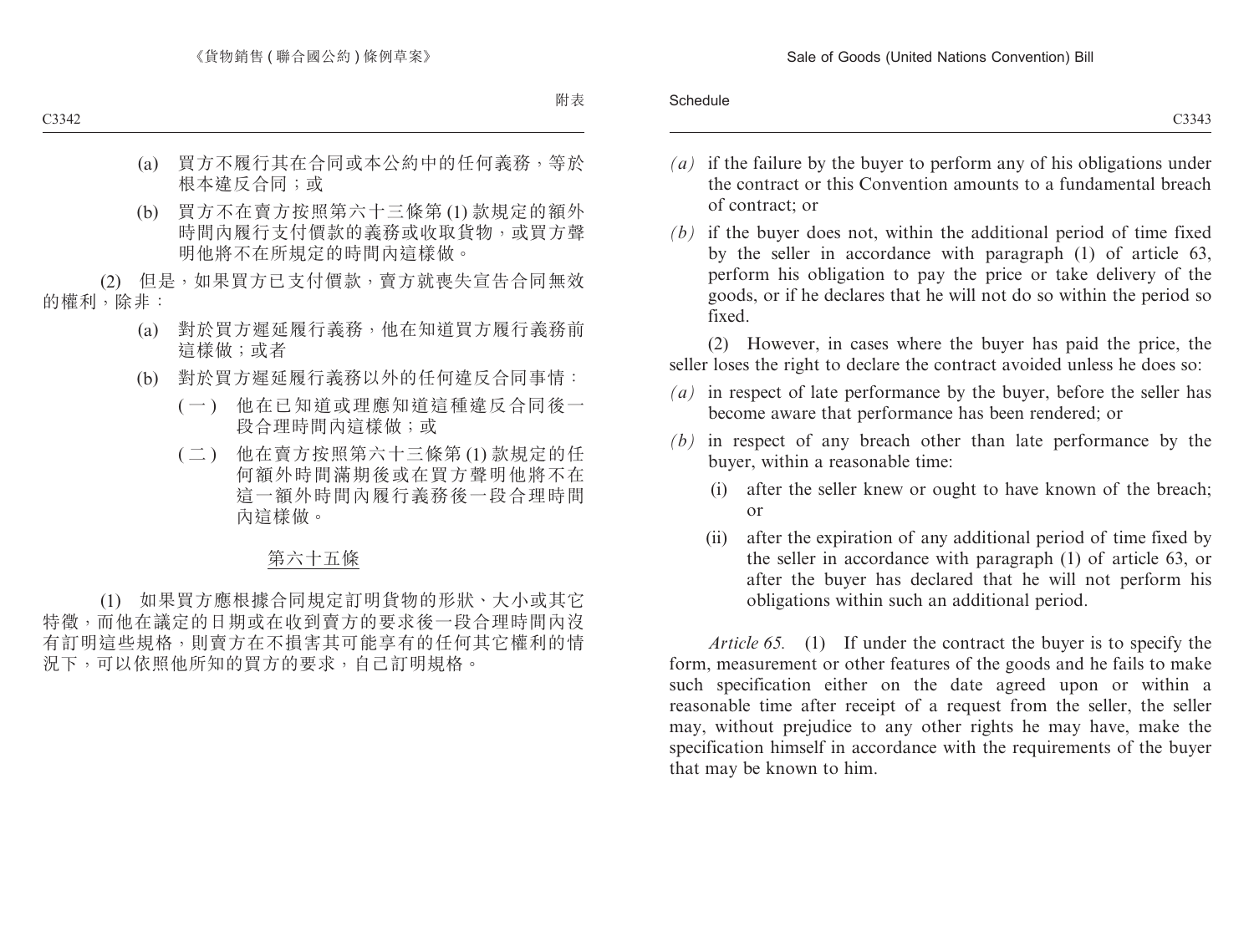C<sub>3345</sub> C<sub>3345</sub>

(2) If the seller makes the specification himself, he must inform the buyer of the details thereof and must fix a reasonable time within which the buyer may make a different specification. If, after receipt of such a communication, the buyer fails to do so within the time so fixed, the specification made by the seller is binding.

#### chapter iv. Passing of risk

*Article 66.* Loss of or damage to the goods after the risk has passed to the buyer does not discharge him from his obligation to pay the price, unless the loss or damage is due to an act or omission of the seller.

*Article 67.* (1) If the contract of sale involves carriage of the goods and the seller is not bound to hand them over at a particular place, the risk passes to the buyer when the goods are handed over to the first carrier for transmission to the buyer in accordance with the contract of sale. If the seller is bound to hand the goods over to a carrier at a particular place, the risk does not pass to the buyer until the goods are handed over to the carrier at that place. The fact that the seller is authorized to retain documents controlling the disposition of the goods does not affect the passage of the risk.

(2) Nevertheless, the risk does not pass to the buyer until the goods are clearly identified to the contract, whether by markings on the goods, by shipping documents, by notice given to the buyer or otherwise.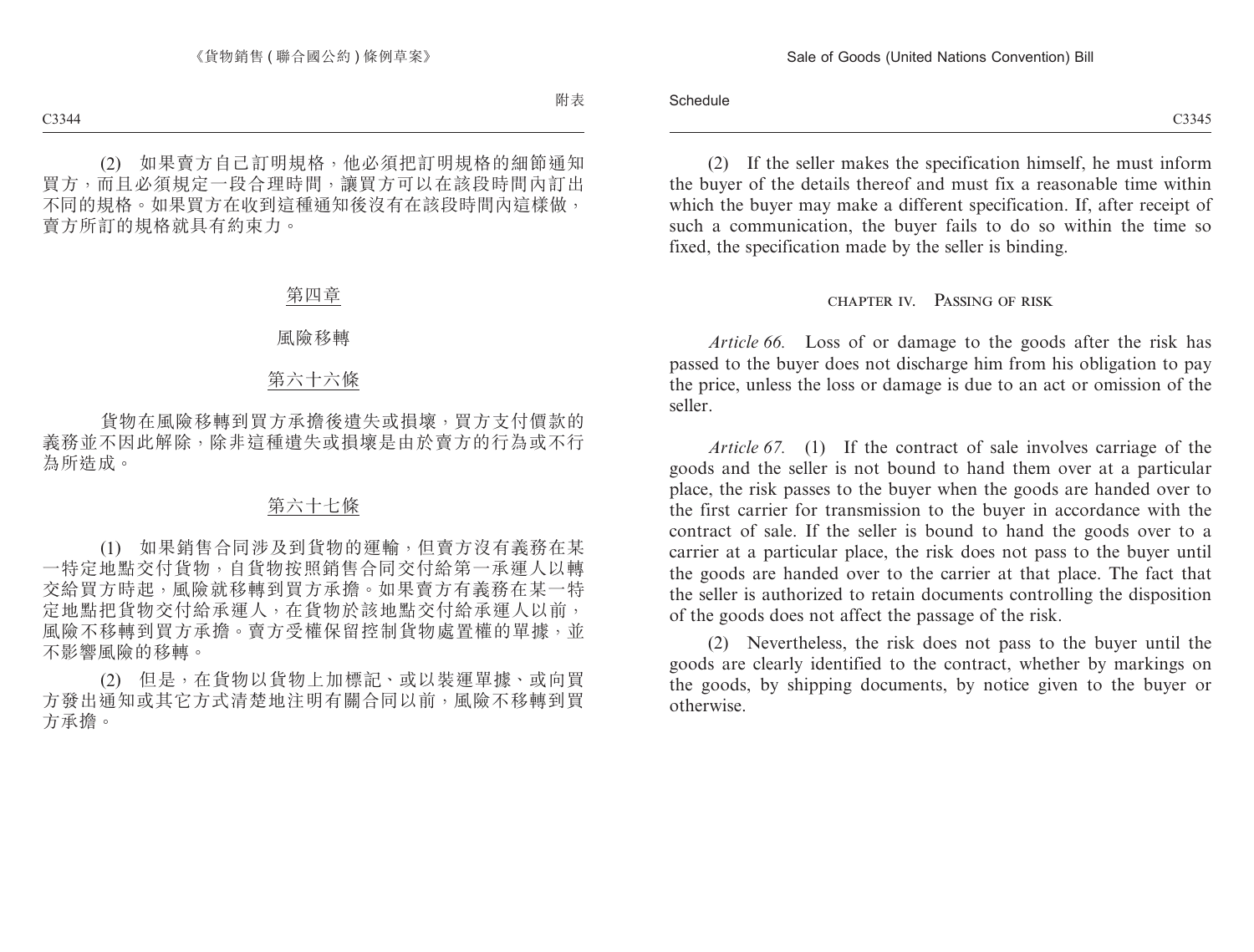C<sub>3347</sub> C<sub>3347</sub>

*Article 68.* The risk in respect of goods sold in transit passes to the buyer from the time of the conclusion of the contract. However, if the circumstances so indicate, the risk is assumed by the buyer from the time the goods were handed over to the carrier who issued the documents embodying the contract of carriage. Nevertheless, if at the time of the conclusion of the contract of sale the seller knew or ought to have known that the goods has been lost or damaged and did not disclose this to the buyer, the loss or damage is at the risk of the seller.

*Article 69.* (1) In cases not within articles 67 and 68, the risk passes to the buyer when he takes over the goods or, if he does not do so in due time, from the time when the goods are placed at his disposal and he commits a breach of contract by failing to take delivery.

(2) However, if the buyer is bound to take over the goods at a place other than a place of business of the seller, the risk passes when delivery is due and the buyer is aware of the fact that the goods are placed at his disposal at that place.

(3) If the contract relates to goods not then identified, the goods are considered not to be placed at the disposal of the buyer until they are clearly identified to the contract.

*Article 70.* If the seller has committed a fundamental breach of contract, articles 67, 68 and 69 do not impair the remedies available to the buyer on account of the breach.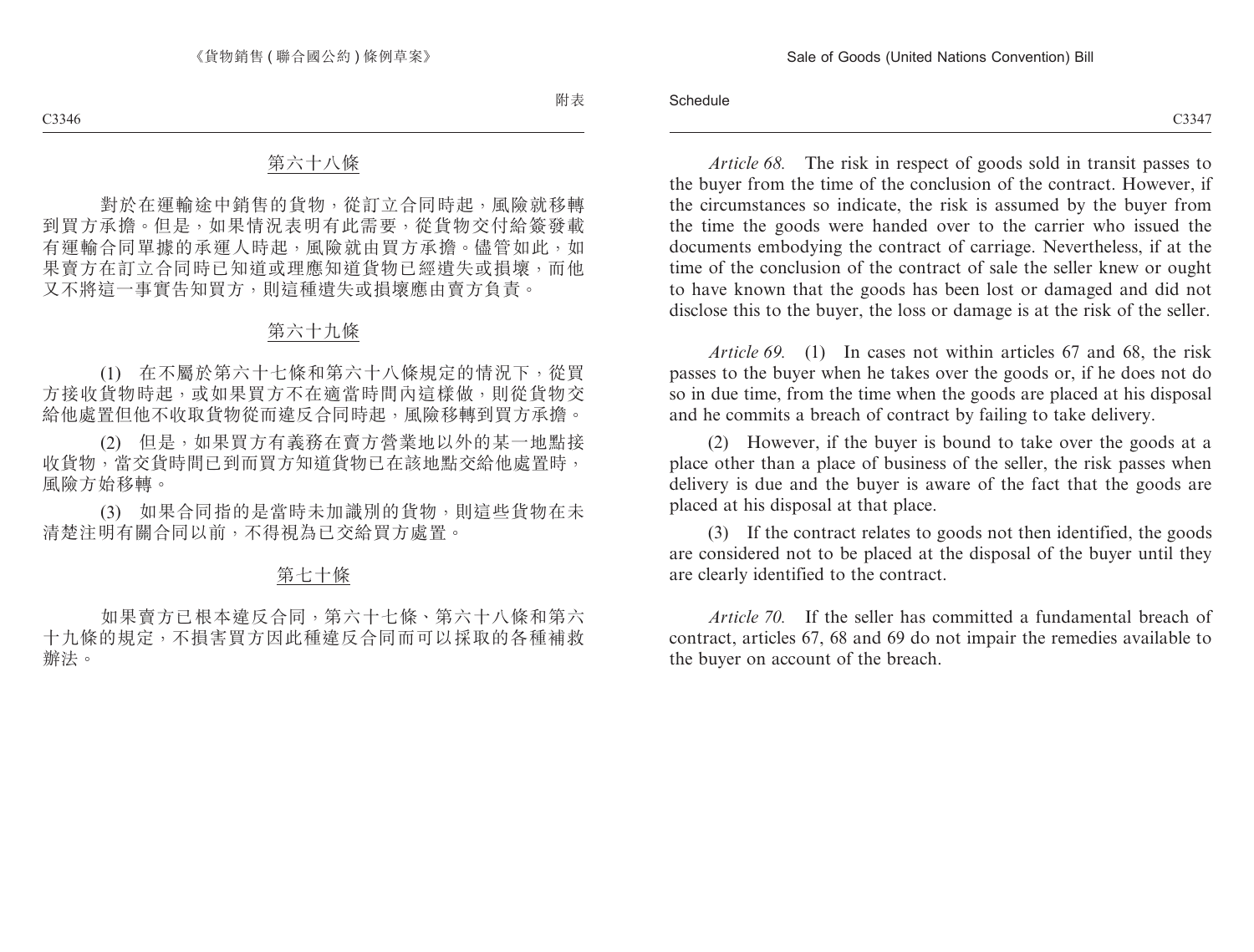### chapter v. Provisions common to the obligations of the seller and of the buyer

#### **Section I.** ANTICIPATORY BREACH AND INSTALMENT CONTRACTS

*Article 71.* (1) A party may suspend the performance of his obligations if, after the conclusion of the contract, it becomes apparent that the other party will not perform a substantial part of his obligations as a result of:

- *(a)* a serious deficiency in his ability to perform or in his creditworthiness; or
- *(b)* his conduct in preparing to perform or in performing the contract.

(2) If the seller has already dispatched the goods before the grounds described in the preceding paragraph become evident, he may prevent the handing over of the goods to the buyer even though the buyer holds a document which entitles him to obtain them. The present paragraph relates only to the rights in the goods as between the buyer and the seller.

(3) A party suspending performance, whether before or after dispatch of the goods, must immediately give notice of the suspension to the other party and must continue with performance if the other party provides adequate assurance of his performance.

*Article 72.* (1) If prior to the date for performance of the contract it is clear that one of the parties will commit a fundamental breach of contract, the other party may declare the contract avoided.

(2) If time allows, the party intending to declare the contract avoided must give reasonable notice to the other party in order to permit him to provide adequate assurance of his performance.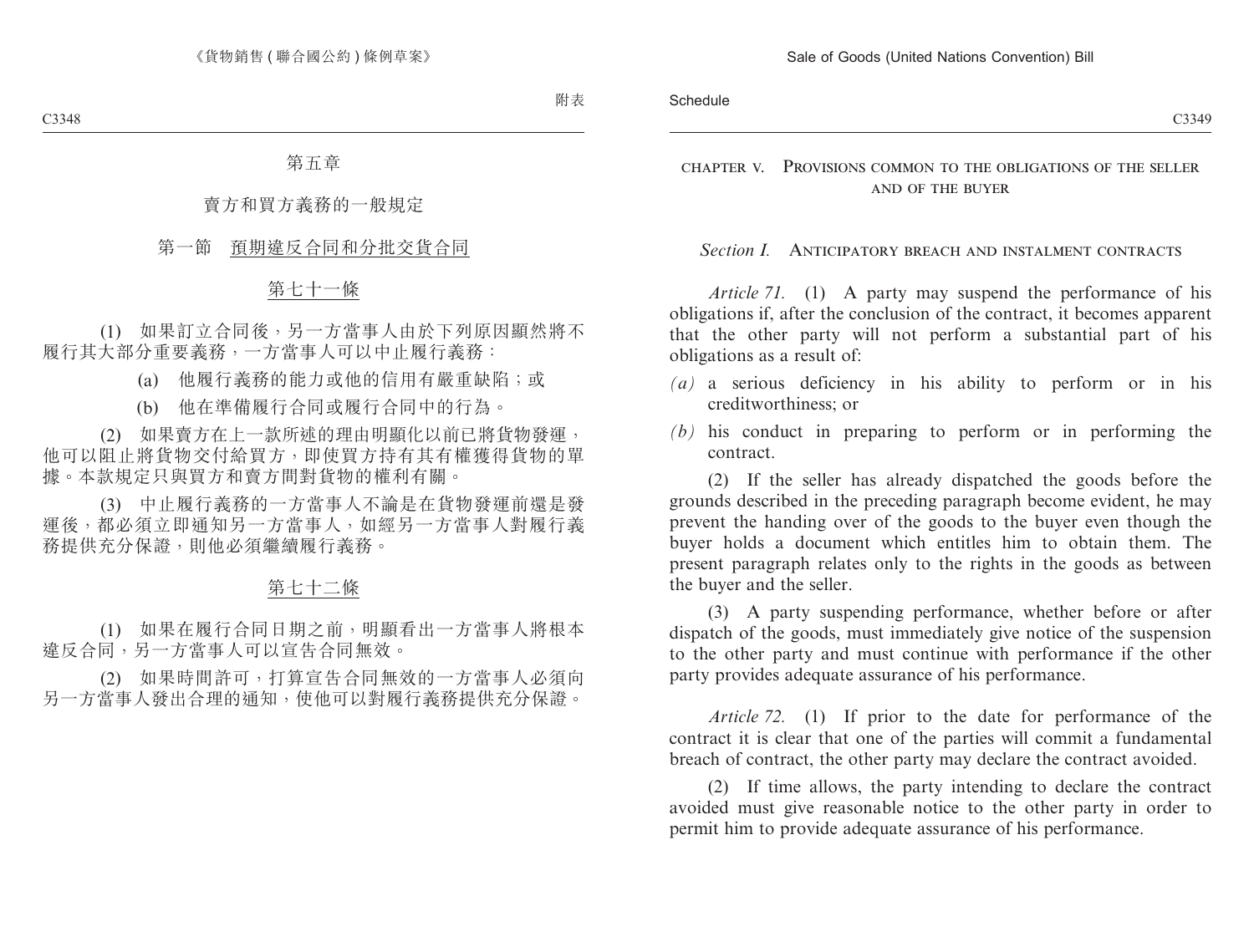C<sub>3351</sub> C<sub>3351</sub>

(3) The requirements of the preceding paragraph do not apply if the other party has declared that he will not perform his obligations.

*Article 73.* (1) In the case of a contract for delivery of goods by instalments, if the failure of one party to perform any of his obligations in respect of any instalment constitutes a fundamental breach of contract with respect to that instalment, the other party may declare the contract avoided with respect to that instalment.

(2) If one party's failure to perform any of his obligations in respect of any instalment gives the other party good grounds to conclude that a fundamental breach of contract will occur with respect to future instalments, he may declare the contract avoided for the future, provided that he does so within a reasonable time.

(3) A buyer who declares the contract avoided in respect of any delivery may, at the same time, declare it avoided in respect of deliveries already made or of future deliveries if, by reason of their interdependence, those deliveries could not be used for the purpose contemplated by the parties at the time of the conclusion of the contract.

# *Section II.* Damages

*Article 74.* Damages for breach of contract by one party consist of a sum equal to the loss, including loss of profit, suffered by the other party as a consequence of the breach. Such damages may not exceed the loss which the party in breach foresaw or ought to have foreseen at the time of the conclusion of the contract, in the light of the facts and matters of which he then knew or ought to have known, as a possible consequence of the breach of contract.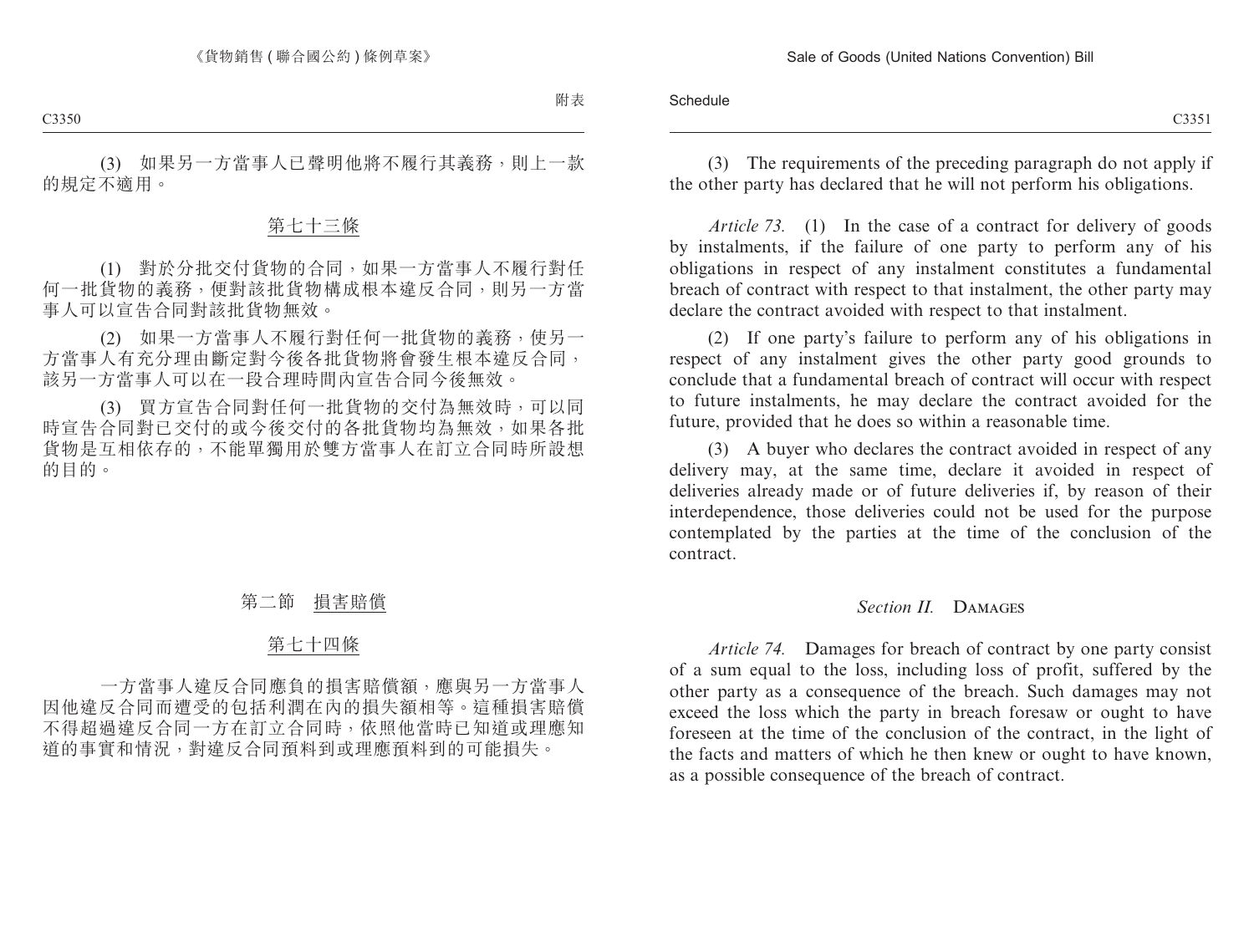C<sub>3353</sub> C<sub>3353</sub>

*Article 75.* If the contract is avoided and if, in a reasonable manner and within a reasonable time after avoidance, the buyer has bought goods in replacement or the seller has resold the goods, the party claiming damages may recover the difference between the contract price and the price in the substitute transaction as well as any further damages recoverable under article 74.

*Article 76.* (1) If the contract is avoided and there is a current price for the goods, the party claiming damages may, if he has not made a purchase or resale under article 75, recover the difference between the price fixed by the contract and the current price at the time of avoidance as well as any further damages recoverable under article 74. If, however, the party claiming damages has avoided the contract after taking over the goods, the current price at the time of such taking over shall be applied instead of the current price at the time of avoidance.

(2) For the purposes of the preceding paragraph, the current price is the price prevailing at the place where delivery of the goods should have been made or, if there is no current price at that place, the price at such other place as serves as a reasonable substitute, making due allowance for differences in the cost of transporting the goods.

*Article 77.* A party who relies on a breach of contract must take such measures as are reasonable in the circumstances to mitigate the loss, including loss of profit, resulting from the breach. If he fails to take such measures, the party in breach may claim a reduction in the damages in the amount by which the loss should have been mitigated.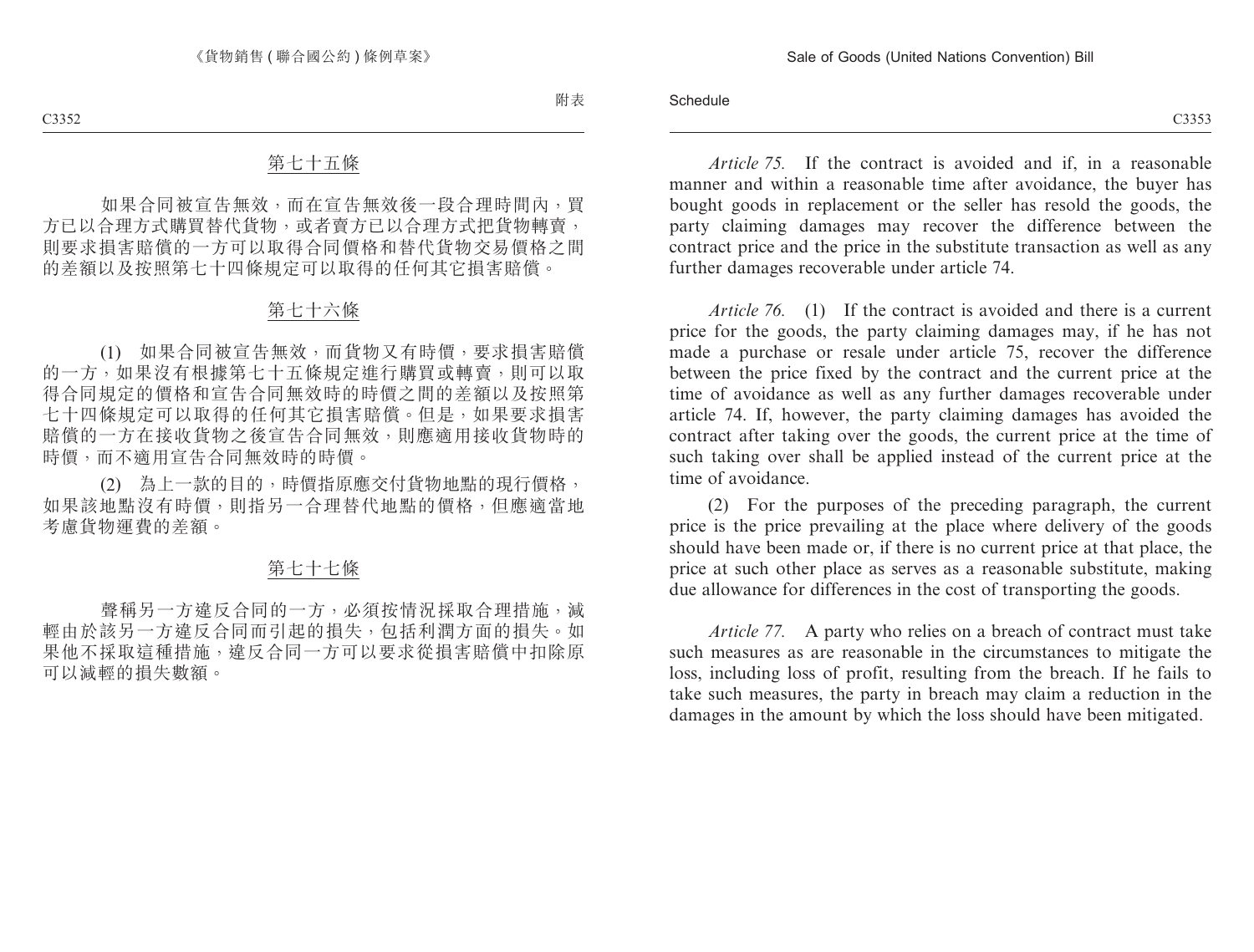$\sim$  C3355

#### *Section III.* Interest

*Article 78.* If a party fails to pay the price or any other sum that is in arrears, the other party is entitled to interest on it, without prejudice to any claim for damages recoverable under article 74.

#### *Section IV.* Exemptions

*Article 79.* (1) A party is not liable for a failure to perform any of his obligations if he proves that the failure was due to an impediment beyond his control and that he could not reasonably be expected to have taken the impediment into account at the time of the conclusion of the contract or to have avoided or overcome it or its consequences.

(2) If the party's failure is due to the failure by a third person whom he has engaged to perform the whole or a part of the contract, that party is exempt from liability only if:

*(a)* he is exempt under the preceding paragraph; and

*(b)* the person whom he has so engaged would be so exempt if the provisions of that paragraph were applied to him.

(3) The exemption provided by this article has effect for the period during which the impediment exists.

(4) The party who fails to perform must give notice to the other party of the impediment and its effect on his ability to perform. If the notice is not received by the other party within a reasonable time after the party who fails to perform knew or ought to have known of the impediment, he is liable for damages resulting from such non-receipt.

(5) Nothing in this article prevents either party from exercising any right other than to claim damages under this Convention.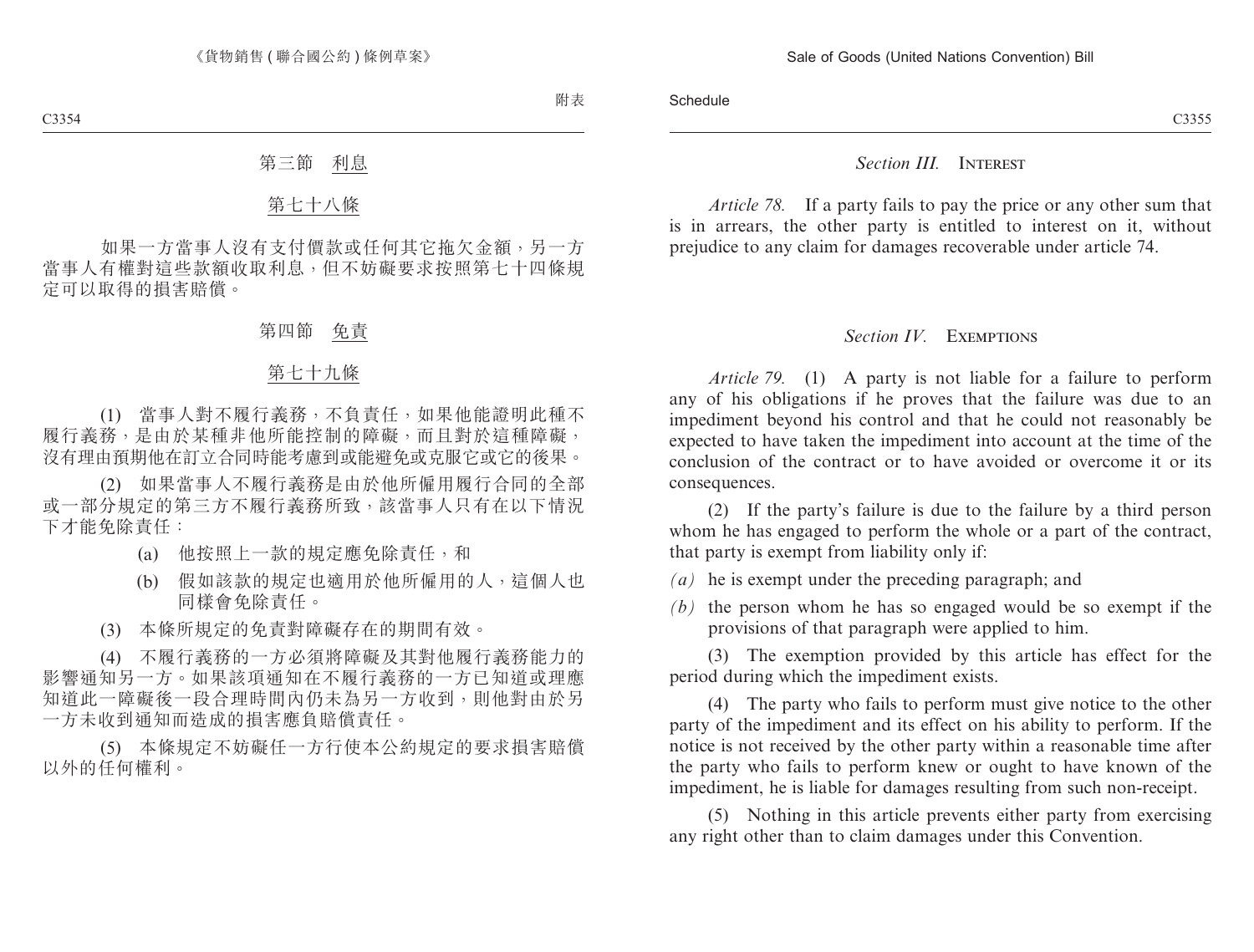*Article 80.* A party may not rely on a failure of the other party to perform, to the extent that such failure was caused by the first party's act or omission.

#### *Section V.* EFFECTS OF AVOIDANCE

*Article 81.* (1) Avoidance of the contract releases both parties from their obligations under it, subject to any damages which may be due. Avoidance does not affect any provision of the contract for the settlement of disputes or any other provision of the contract governing the rights and obligations of the parties consequent upon the avoidance of the contract.

(2) A party who has performed the contract either wholly or in part may claim restitution from the other party of whatever the first party has supplied or paid under the contract. If both parties are bound to make restitution, they must do so concurrently.

*Article 82.* (1) The buyer loses the right to declare the contract avoided or to require the seller to deliver substitute goods if it is impossible for him to make restitution of the goods substantially in the condition in which he received them.

(2) The preceding paragraph does not apply:

- *(a)* if the impossibility of making restitution of the goods or of making restitution of the goods substantially in the condition in which the buyer received them is not due to his act or omission;
- *(b)* if the goods or part of the goods have perished or deteriorated as a result of the examination provided for in article 38; or
- *(c)* if the goods or part of the goods have been sold in the normal course of business or have been consumed or transformed by the buyer in the course of normal use before he discovered or ought to have discovered the lack of conformity.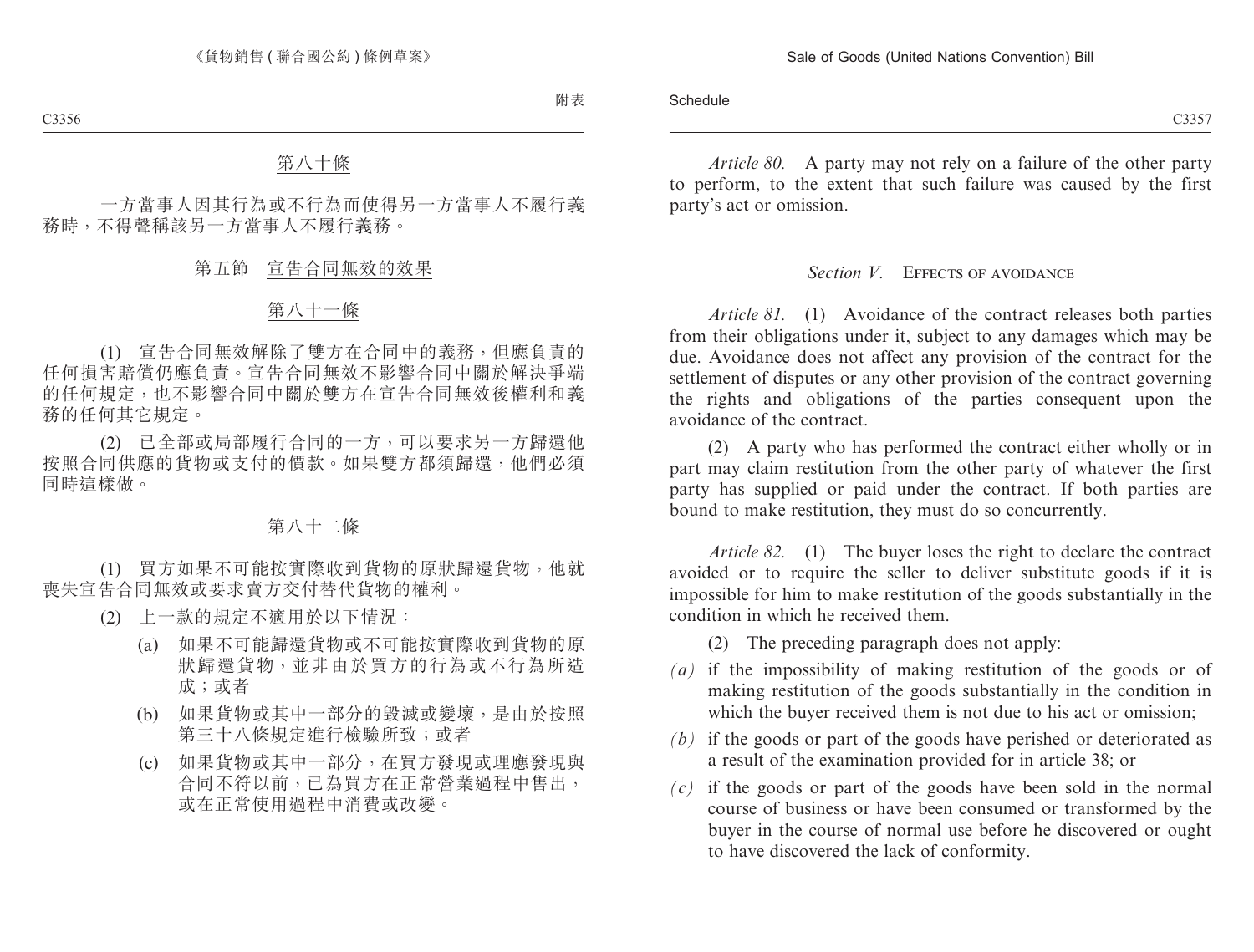C3358 C3359

*Article 83.* A buyer who has lost the right to declare the contract avoided or to require the seller to deliver substitute goods in accordance with article 82 retains all other remedies under the contract and this Convention.

*Article 84.* (1) If the seller is bound to refund the price, he must also pay interest on it, from the date on which the price was paid.

(2) The buyer must account to the seller for all benefits which he has derived from the goods or part of them:

- *(a)* if he must make restitution of the goods or part of them; or
- *(b)* if it is impossible for him to make restitution of all or part of the goods or to make restitution of all or part of the goods substantially in the condition in which he received them, but he has nevertheless declared the contract avoided or required the seller to deliver substitute goods.

#### *Section VI.* PRESERVATION OF THE GOODS

*Article 85.* If the buyer is in delay in taking delivery of the goods or, where payment of the price and delivery of the goods are to be made concurrently, if he fails to pay the price, and the seller is either in possession of the goods or otherwise able to control their disposition, the seller must take such steps as are reasonable in the circumstances to preserve them. He is entitled to retain them until he has been reimbursed his reasonable expenses by the buyer.

*Article 86.* (1) If the buyer has received the goods and intends to exercise any right under the contract or this Convention to reject them, he must take such steps to preserve them as are reasonable in the circumstances. He is entitled to retain them until he has been reimbursed his reasonable expenses by the seller.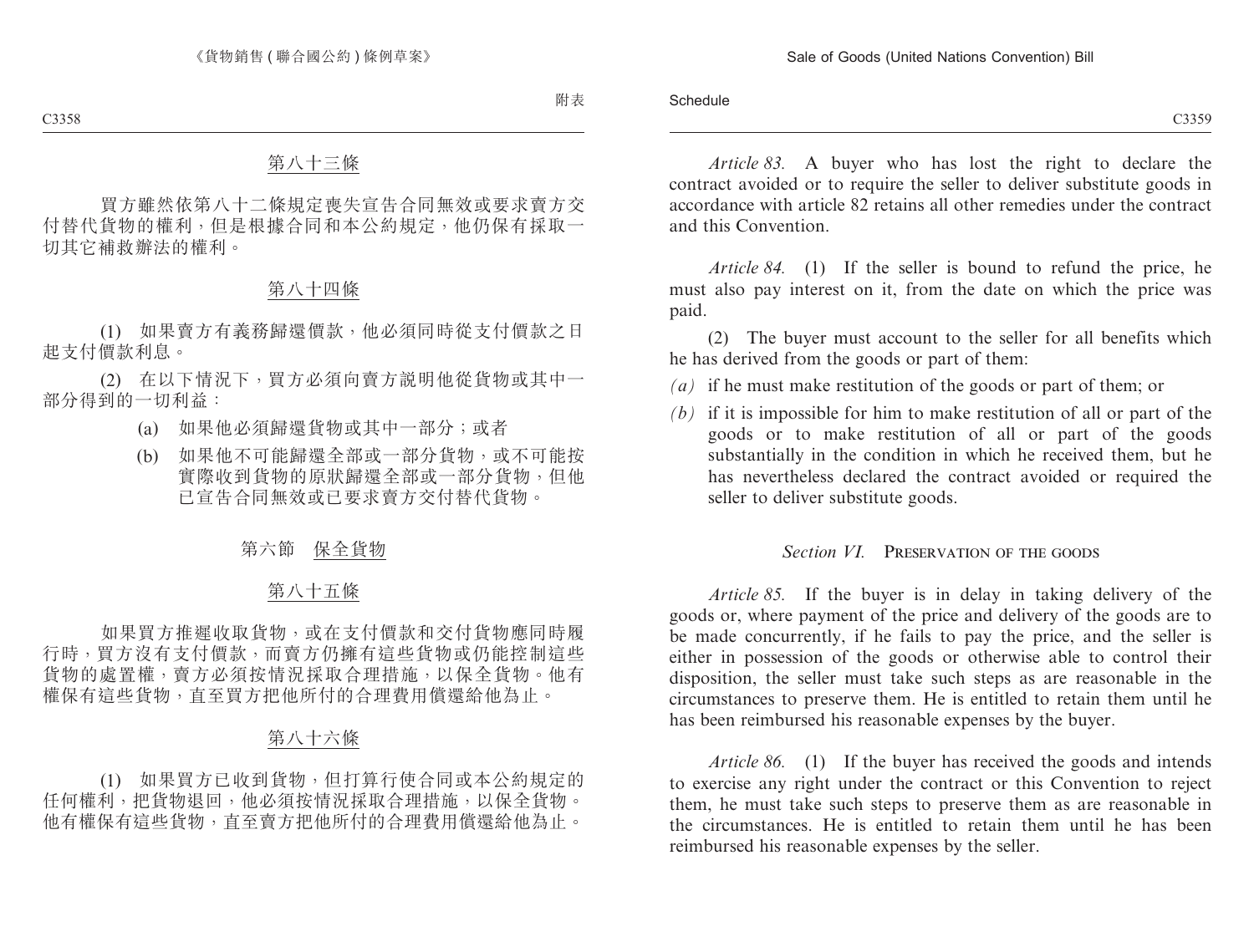(2) If goods dispatched to the buyer have been placed at his disposal at their destination and he exercises the right to reject them, he must take possession of them on behalf of the seller, provided that this can be done without payment of the price and without unreasonable inconvenience or unreasonable expense. This provision does not apply if the seller or a person authorized to take charge of the goods on his behalf is present at the destination. If the buyer takes possession of the goods under this paragraph, his rights and obligations are governed by the preceding paragraph.

*Article 87.* A party who is bound to take steps to preserve the goods may deposit them in a warehouse of a third person at the expense of the other party provided that the expense incurred is not unreasonable.

*Article 88.* (1) A party who is bound to preserve the goods in accordance with article 85 or 86 may sell them by any appropriate means if there has been an unreasonable delay by the other party in taking possession of the goods or in taking them back or in paying the price or the cost of preservation, provided that reasonable notice of the intention to sell has been given to the other party.

(2) If the goods are subject to rapid deterioration or their preservation would involve unreasonable expense, a party who is bound to preserve the goods in accordance with article 85 or 86 must take reasonable measures to sell them. To the extent possible he must give notice to the other party of his intention to sell.

(3) A party selling the goods has the right to retain out of the proceeds of sale an amount equal to the reasonable expenses of preserving the goods and of selling them. He must account to the other party for the balance.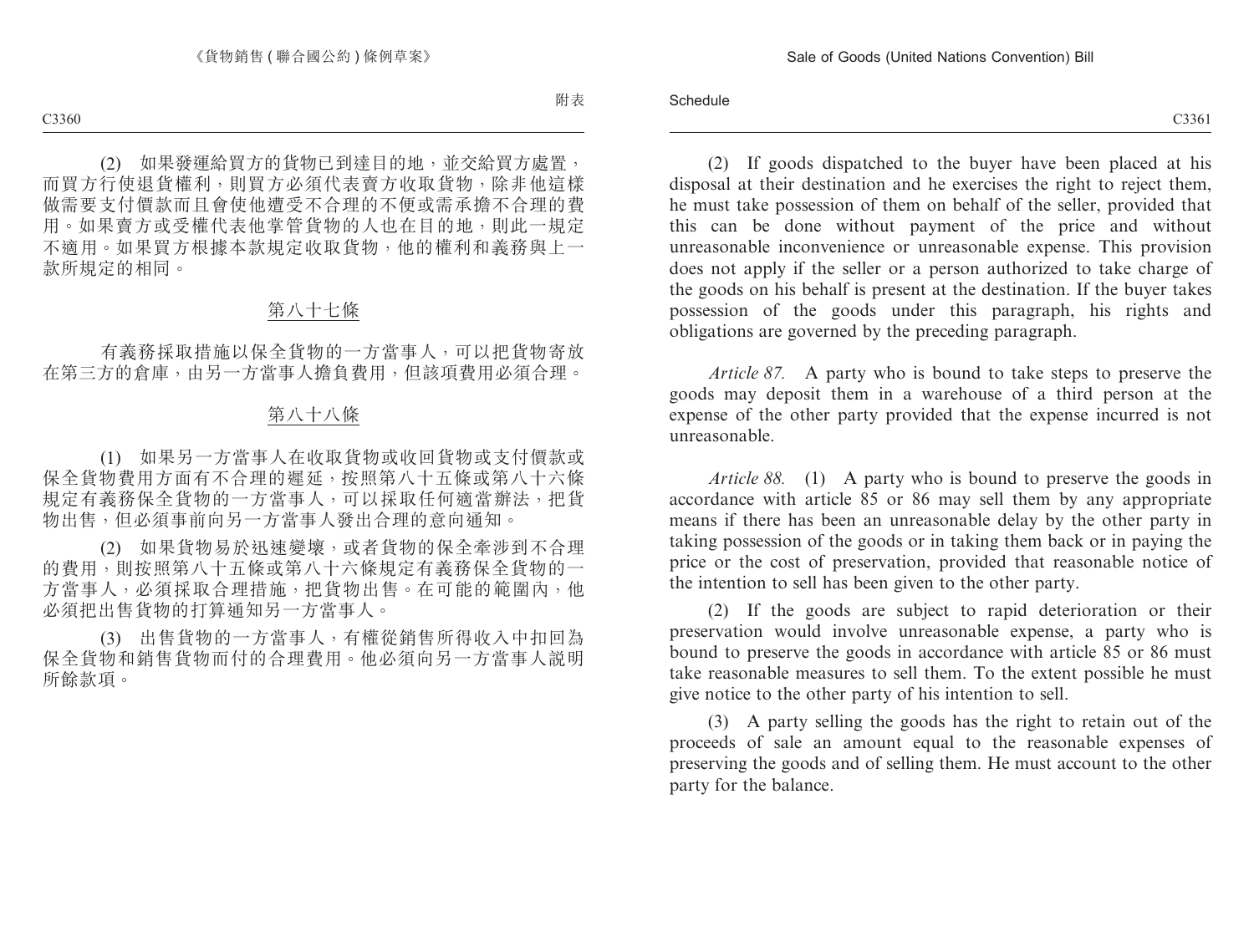### part iv. FINAL PROVISIONS

*Article 89.* The Secretary-General of the United Nations is hereby designated as the depositary for this Convention.

*Article 90.* This Convention does not prevail over any international agreement which has already been or may be entered into and which contains provisions concerning the matters governed by this Convention, provided that the parties have their places of business in States parties to such agreement.

*Article 91.* (1) This Convention is open for signature at the concluding meeting of the United Nations Conference on Contracts for the International Sale of Goods and will remain open for signature by all States at the Headquarters of the United Nations, New York until 30 September 1981.

(2) This Convention is subject to ratification, acceptance or approval by the signatory States.

(3) This Convention is open for accession by all States which are not signatory States as from the date it is open for signature.

(4) Instruments of ratification, acceptance, approval and accession are to be deposited with the Secretary-General of the United Nations.

*Article 92.* (1) A Contracting State may declare at the time of signature, ratification, acceptance, approval or accession that it will not be bound by Part II of this Convention or that it will not be bound by Part III of this Convention.

(2) A Contracting State which makes a declaration in accordance with the preceding paragraph in respect of Part II or Part III of this Convention is not to be considered a Contracting State within paragraph (1) of article 1 of this Convention in respect of matters governed by the Part to which the declaration applies.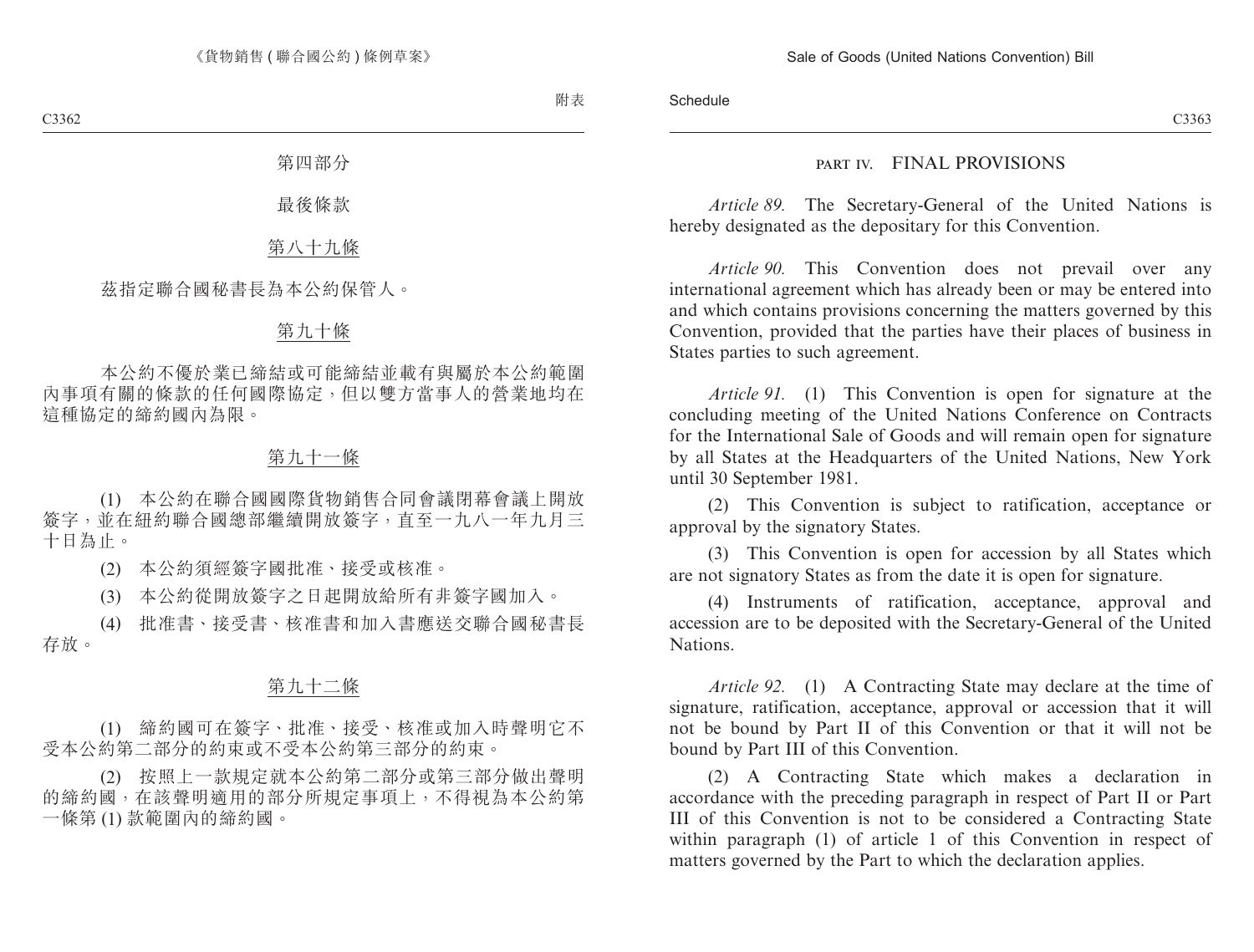*Article 93.* (1) If a Contracting State has two or more territorial units in which, according to its constitution, different systems of law are applicable in relation to the matters dealt with in this Convention, it may, at the time of signature, ratification, acceptance, approval or accession, declare that this Convention is to extend to all its territorial units or only to one or more of them, and may amend its declaration by submitting another declaration at any time.

(2) These declarations are to be notified to the depositary and are to state expressly the territorial units to which the Convention extends.

(3) If, by virtue of a declaration under this article, this Convention extends to one or more but not all of the territorial units of a Contracting State, and if the place of business of a party is located in that State, this place of business, for the purposes of this Convention, is considered not to be in a Contracting State, unless it is in a territorial unit to which the Convention extends.

(4) If a Contracting State makes no declaration under paragraph (1) of this article, the Convention is to extend to all territorial units of that State.

*Article 94.* (1) Two or more Contracting States which have the same or closely related legal rules on matters governed by this Convention may at any time declare that the Convention is not to apply to contracts of sale or to their formation where the parties have their places of business in those States. Such declarations may be made jointly or by reciprocal unilateral declarations.

(2) A Contracting State which has the same or closely related legal rules on matters governed by this Convention as one or more non-Contracting States may at any time declare that the Convention is not to apply to contracts of sale or to their formation where the parties have their places of business in those States.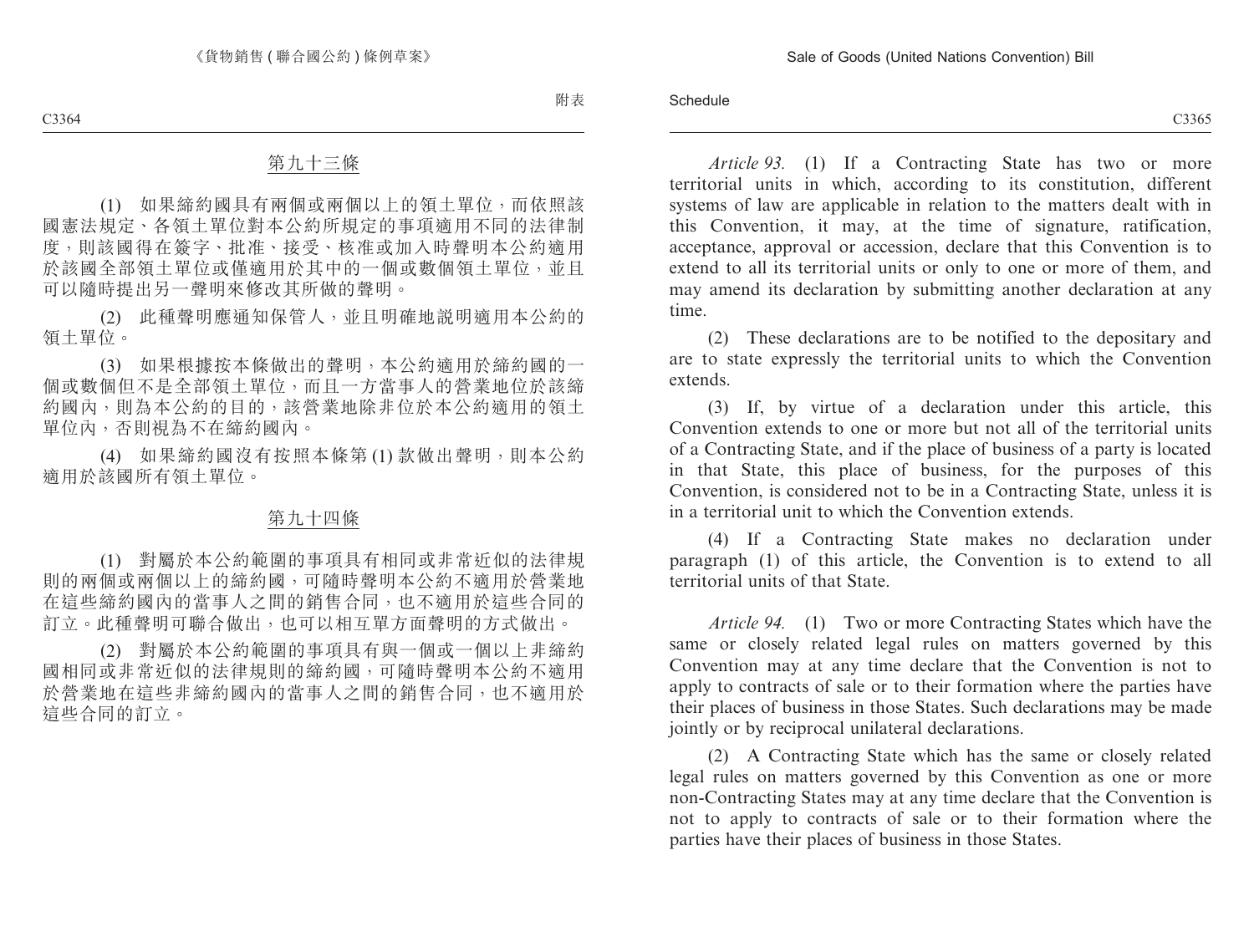C<sub>3367</sub> C<sub>3367</sub> C<sub>3367</sub>

(3) If a State which is the object of a declaration under the preceding paragraph subsequently becomes a Contracting State, the declaration made will, as from the date on which the Convention enters into force in respect of the new Contracting State, have the effect of a declaration made under paragraph (1), provided that the new Contracting State joins in such declaration or makes a reciprocal unilateral declaration.

*Article 95.* Any State may declare at the time of the deposit of its instrument of ratification, acceptance, approval or accession that it will not be bound by subparagraph  $(1)(b)$  of article 1 of this Convention.

*Article 96.* A Contracting State whose legislation requires contracts of sale to be concluded in or evidenced by writing may at any time make a declaration in accordance with article 12 that any provision of article 11, article 29, or Part II of this Convention, that allows a contract of sale or its modification or termination by agreement or any offer, acceptance, or other indication of intention to be made in any form other than in writing, does not apply where any party has his place of business in that State.

*Article 97.* (1) Declarations made under this Convention at the time of signature are subject to confirmation upon ratification, acceptance or approval.

(2) Declarations and confirmations of declarations are to be in writing and be formally notified to the depositary.

(3) A declaration takes effect simultaneously with the entry into force of this Convention in respect of the State concerned. However, a declaration of which the depositary receives formal notification after such entry into force takes effect on the first day of the month following the expiration of six months after the date of its receipt by the depositary. Reciprocal unilateral declarations under article 94 take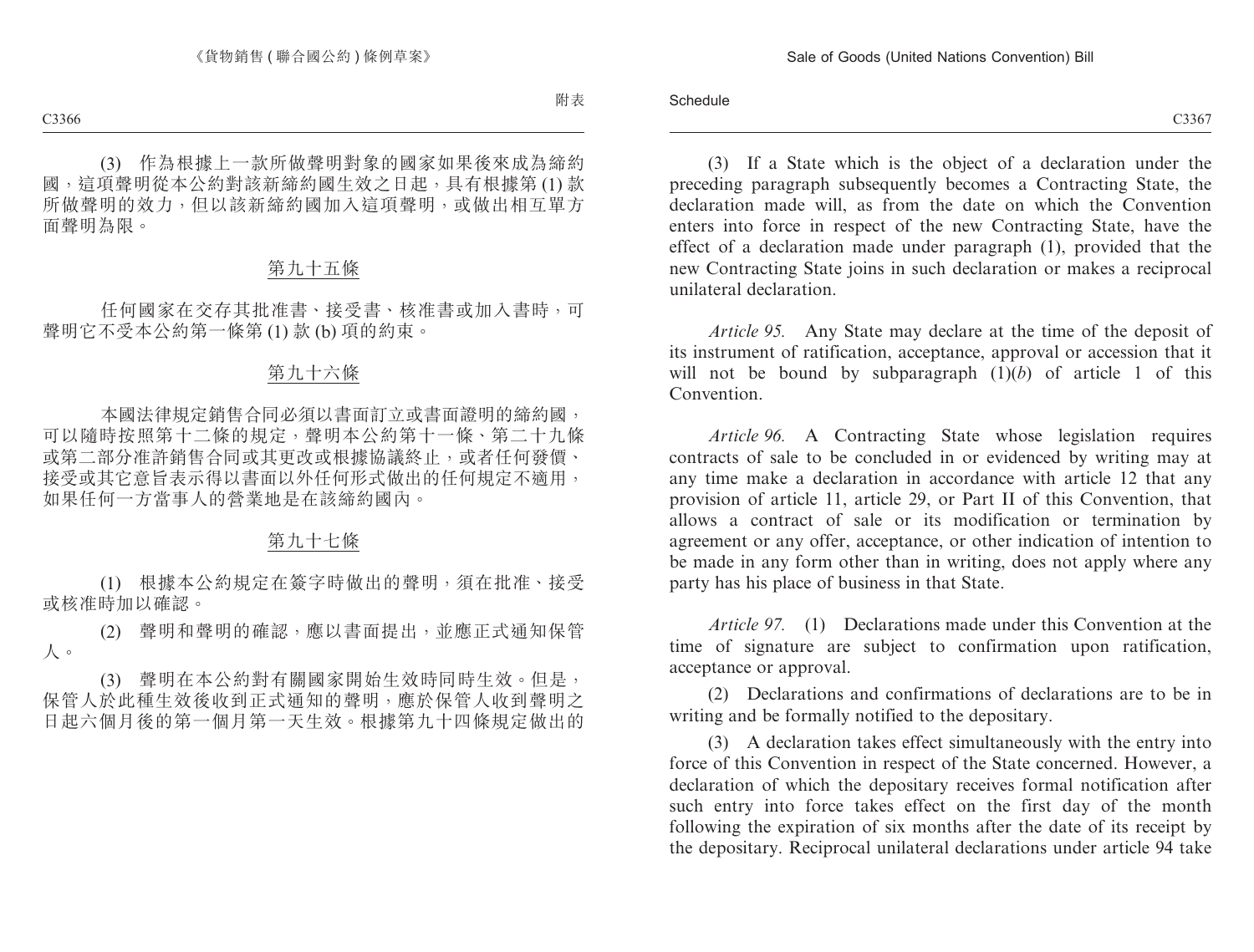effect on the first day of the month following the expiration of six months after the receipt of the latest declaration by the depositary.

(4) Any State which makes a declaration under this Convention may withdraw it at any time by a formal notification in writing addressed to the depositary. Such withdrawal is to take effect on the first day of the month following the expiration of six months after the date of the receipt of the notification by the depositary.

(5) A withdrawal of a declaration made under article 94 renders inoperative, as from the date on which the withdrawal takes effect, any reciprocal declaration made by another State under that article.

*Article 98.* No reservations are permitted except those expressly authorized in this Convention.

*Article 99.* (1) This Convention enters into force, subject to the provisions of paragraph (6) of this article, on the first day of the month following the expiration of twelve months after the date of deposit of the tenth instrument of ratification, acceptance, approval or accession, including an instrument which contains a declaration made under article 92.

(2) When a State ratifies, accepts, approves or accedes to this Convention after the deposit of the tenth instrument of ratification, acceptance, approval or accession, this Convention, with the exception of the Part excluded, enters into force in respect of that State, subject to the provisions of paragraph (6) of this article, on the first day of the month following the expiration of twelve months after the date of the deposit of its instrument of ratification, acceptance, approval or accession.

(3) A State which ratifies, accepts, approves or accedes to this Convention and is a party to either or both the Convention relating to a Uniform Law on the Formation of Contracts for the International Sale of Goods done at The Hague on 1 July 1964 (1964 Hague Formation Convention) and the Convention relating to a Uniform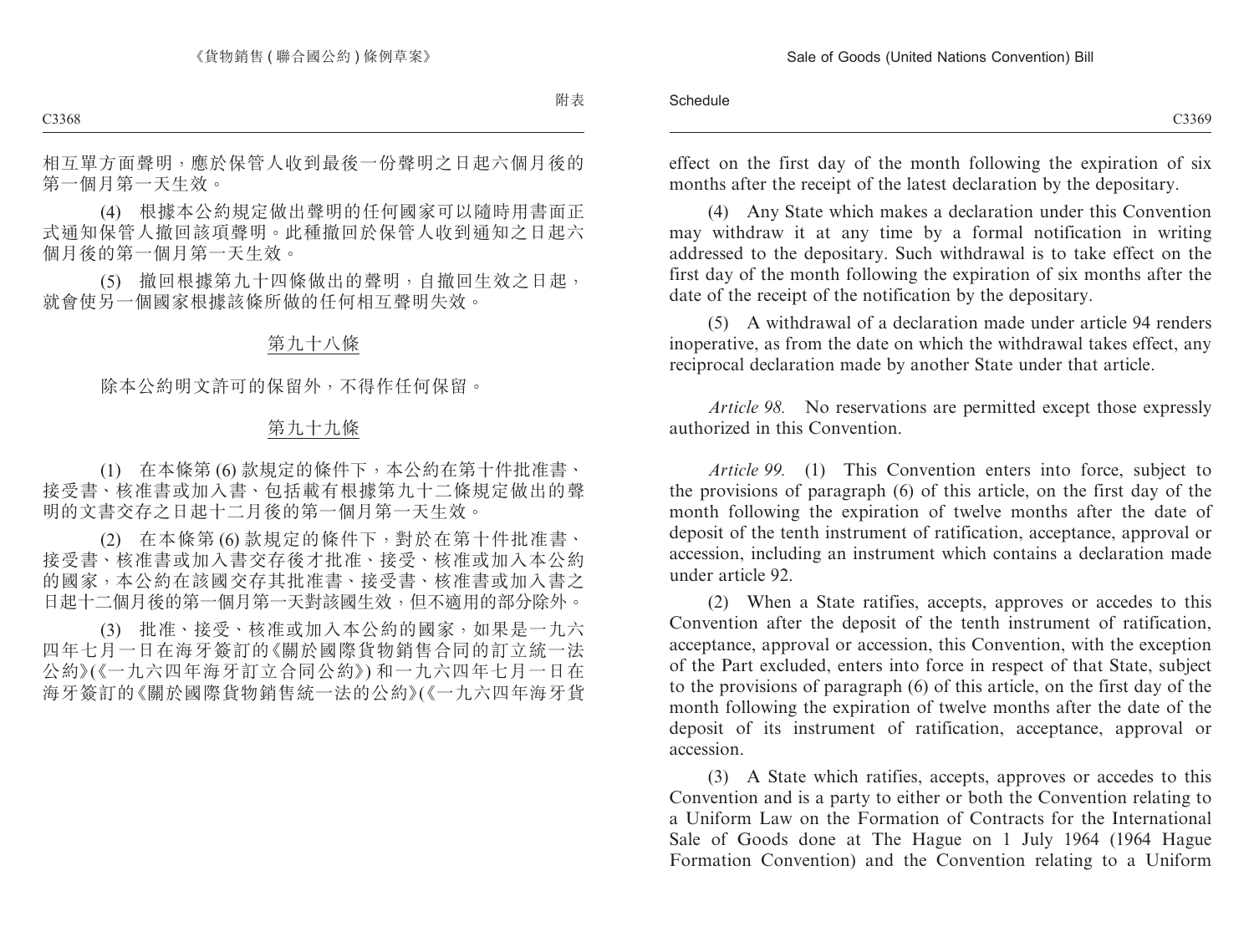Law on the International Sale of Goods done at The Hague on 1 July 1964 (1964 Hague Sales Convention) shall at the same time denounce, as the case may be, either or both the 1964 Hague Sales Convention and the 1964 Hague Formation Convention by notifying the Government of the Netherlands to that effect.

(4) A State party to the 1964 Hague Sales Convention which ratifies, accepts, approves or accedes to the present Convention and declares or has declared under article 92 that it will not be bound by Part II of this Convention shall at the time of ratification, acceptance, approval or accession denounce the 1964 Hague Sales Convention by notifying the Government of the Netherlands to that effect.

(5) A State party to the 1964 Hague Formation Convention which ratifies, accepts, approves or accedes to the present Convention and declares or has declared under article 92 that it will not be bound by Part III of this Convention shall at the time of ratification, acceptance, approval or accession denounce the 1964 Hague Formation Convention by notifying the Government of the Netherlands to that effect.

(6) For the purpose of this article, ratifications, acceptances, approvals and accessions in respect of this Convention by States parties to the 1964 Hague Formation Convention or to the 1964 Hague Sales Convention shall not be effective until such denunciations as may be required on the part of those States in respect of the latter two Conventions have themselves become effective. The depositary of this Convention shall consult with the Government of the Netherlands, as the depositary of the 1964 Conventions, so as to ensure necessary co-ordination in this respect.

*Article 100.* (1) This Convention applies to the formation of a contract only when the proposal for concluding the contract is made on or after the date when the Convention enters into force in respect of the Contracting States referred to in subparagraph  $(1)(a)$  or the Contracting State referred to in subparagraph (1)(*b*) of article 1.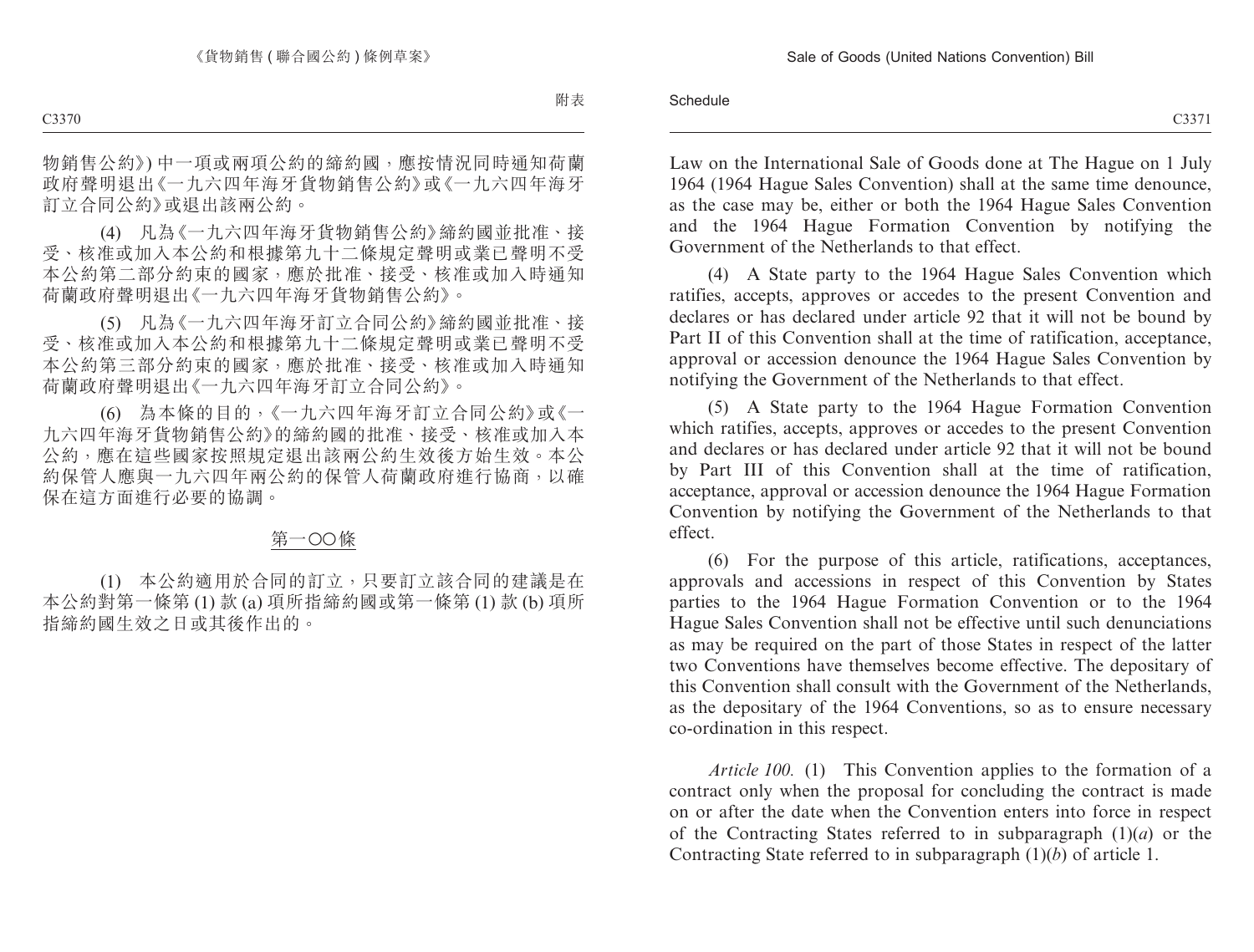C3372 C3373

(2) This Convention applies only to contracts concluded on or after the date when the Convention enters into force in respect of the Contracting States referred to in subparagraph  $(1)(a)$  or the Contracting State referred to in subparagraph (1)(*b*) of article 1.

*Article 101.* (1) A Contracting State may denounce this Convention, or Part II or Part III of the Convention, by a formal notification in writing addressed to the depositary.

(2) The denunciation takes effect on the first day of the month following the expiration of twelve months after the notification is received by the depositary. Where a longer period for the denunciation to take effect is specified in the notification, the denunciation takes effect upon the expiration of such longer period after the notification is received by the depositary.

Done at Vienna, this day of eleventh day of April, one thousand nine hundred and eighty, in a single original, of which the Arabic, Chinese, English, French, Russian and Spanish texts are equally authentic.

In witness whereof the undersigned plenipotentiaries, being duly authorized by their respective Governments, have signed this Convention.